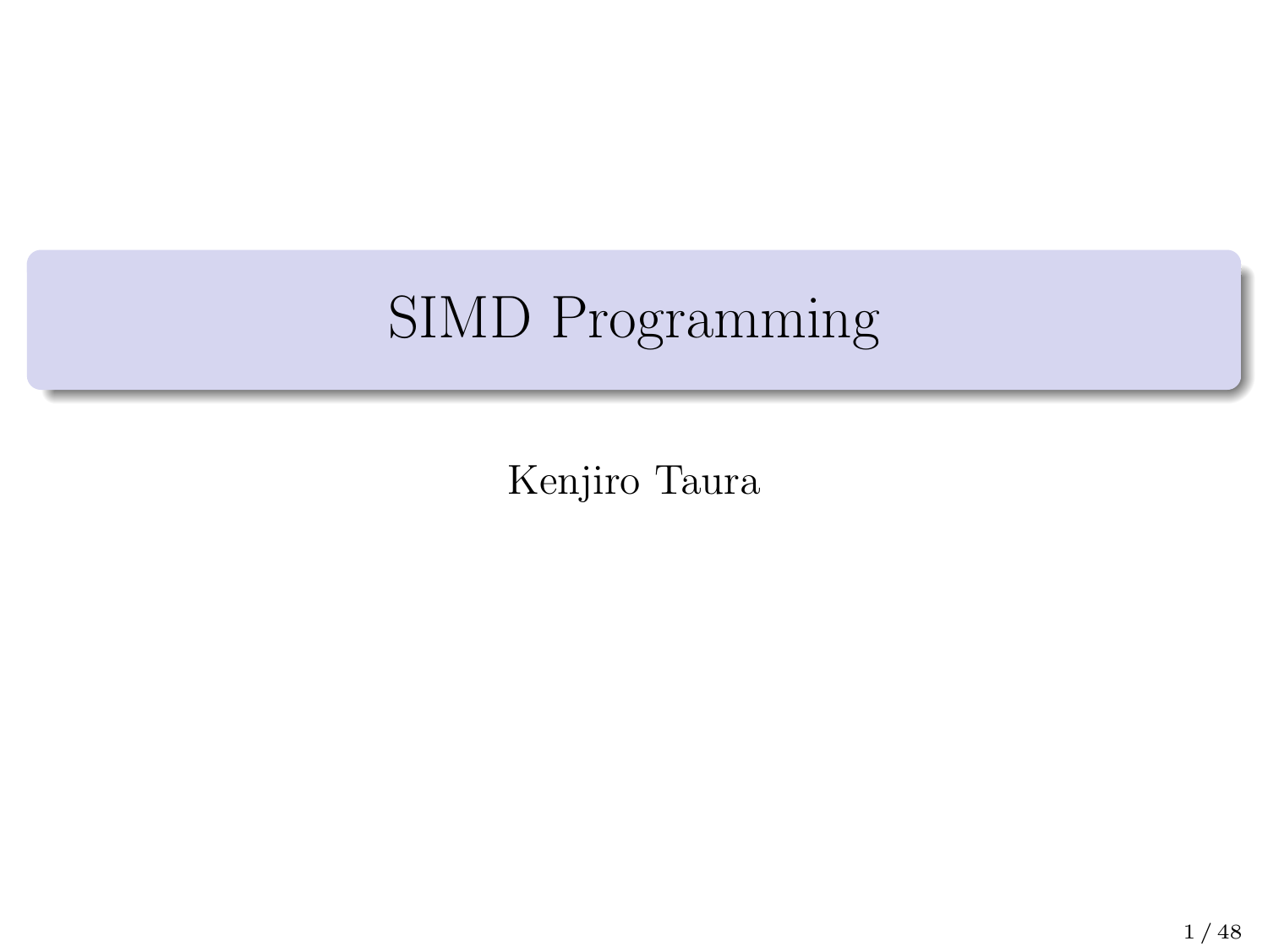# Contents

<sup>1</sup> Introduction

<sup>2</sup> SIMD Instructions

### <sup>3</sup> SIMD programming alternatives

- Auto loop vectorization
- $\bullet$  OpenMP SIMD Directives
- GCC's Vector Types
- Vector intrinsics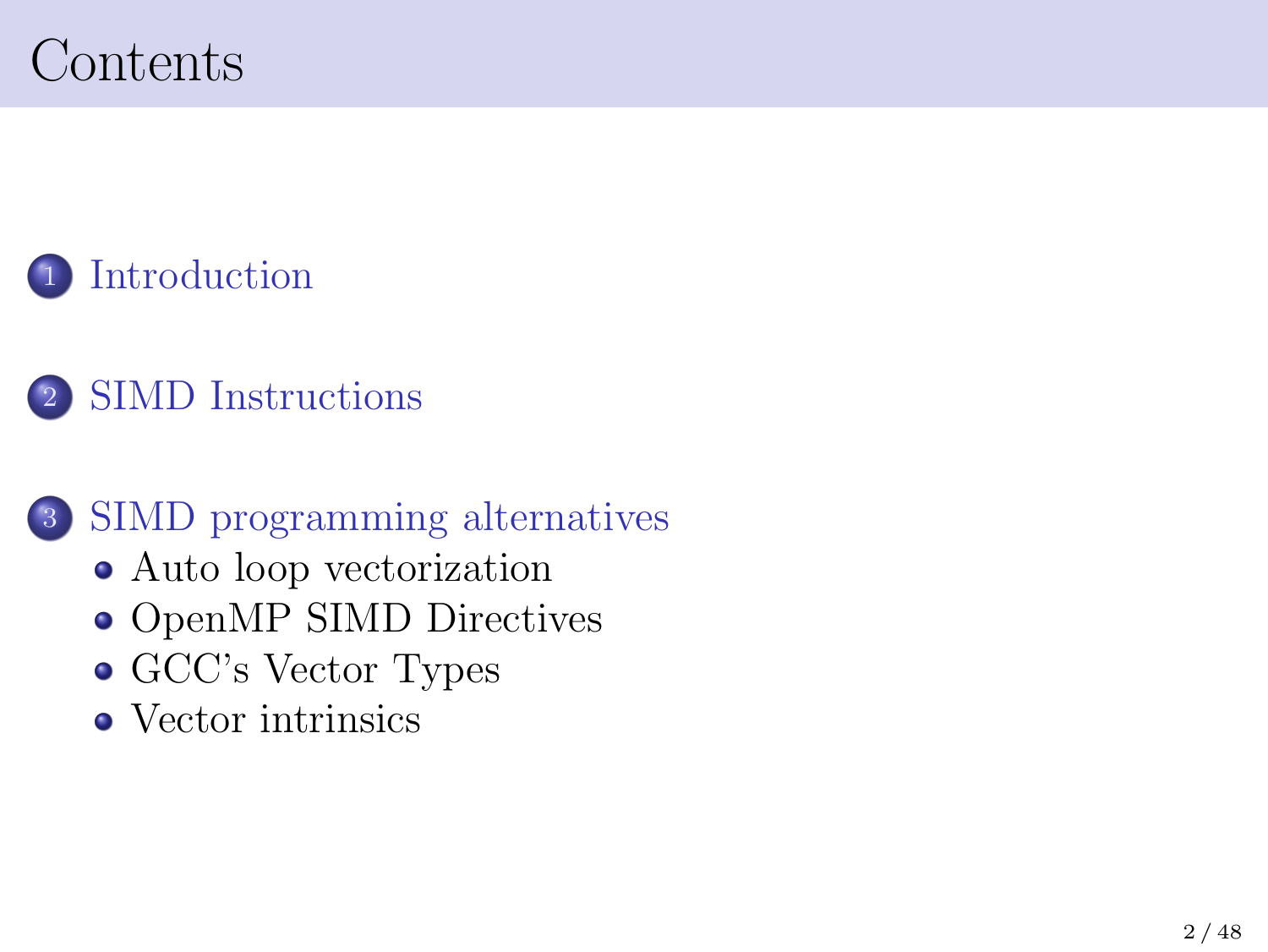# Contents

### <sup>1</sup> Introduction

#### <sup>2</sup> SIMD Instructions

### <sup>3</sup> SIMD programming alternatives

- Auto loop vectorization
- OpenMP SIMD Directives
- GCC's Vector Types
- Vector intrinsics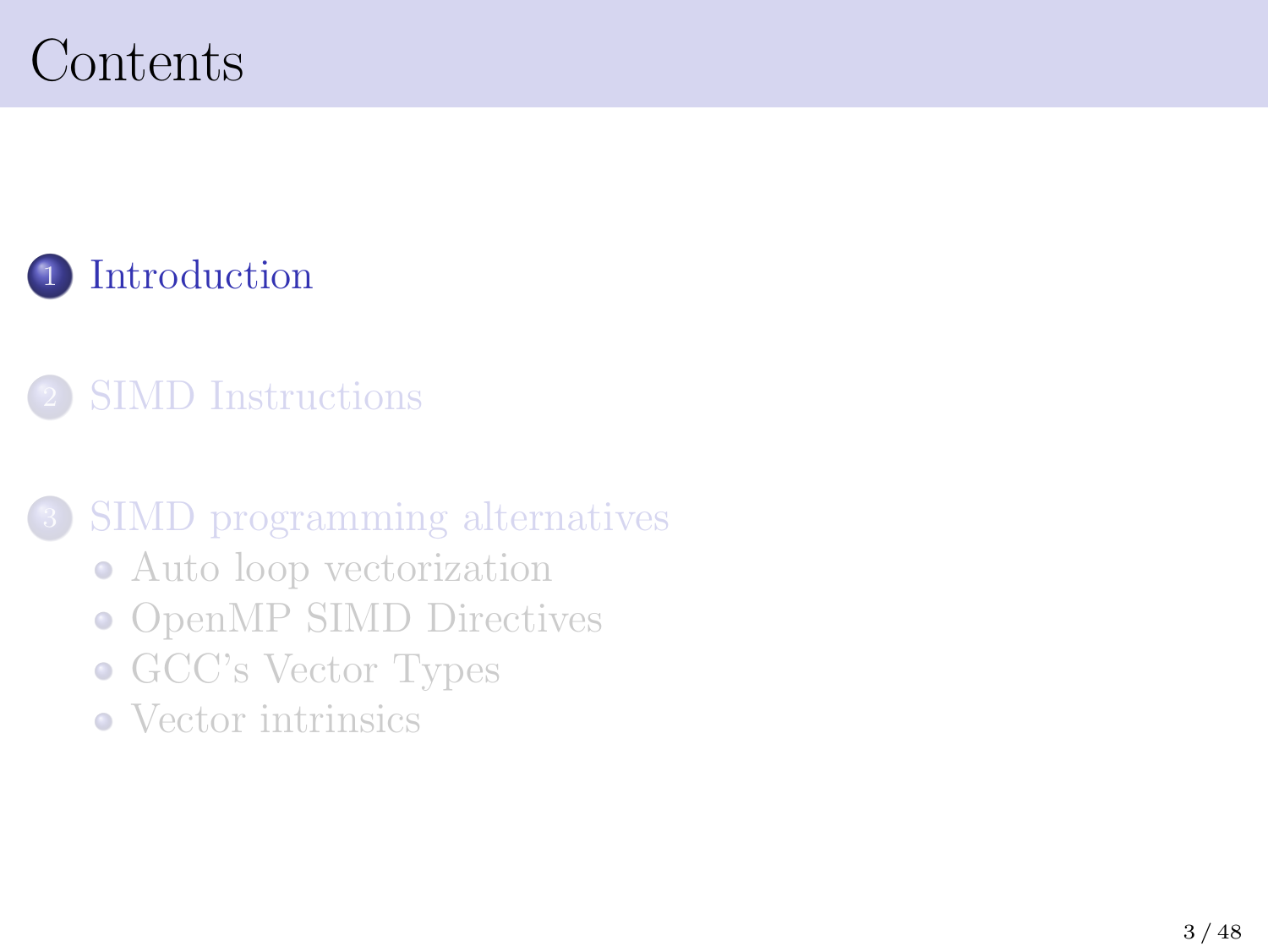# Remember performance of matrix-matrix multiply?

```
✞
1 void gemm(long n, /∗ n = 2400 ∗/
2 float A[n][n], float B[n][n], float C[n][n]) {
3 long i, j, k;
4 for (i = 0; i < n; i++)5 for (j = 0; j < n; j++)6 \mid for (k = 0; k < n; k++)7 C[i][j] += A[i][k] * B[k][j];
8 }
✞
1 $ ./simple_mm
2 C[1200][1200] = 3011.114014
3 in 56.382360 sec
4 2.451831 GFLOPS
  \overline{C}1 $ ./opt_mm
2 C[1200][1200] = 3011.108154
3 in 1.302980 sec
4 106.095263 GFLOPS
```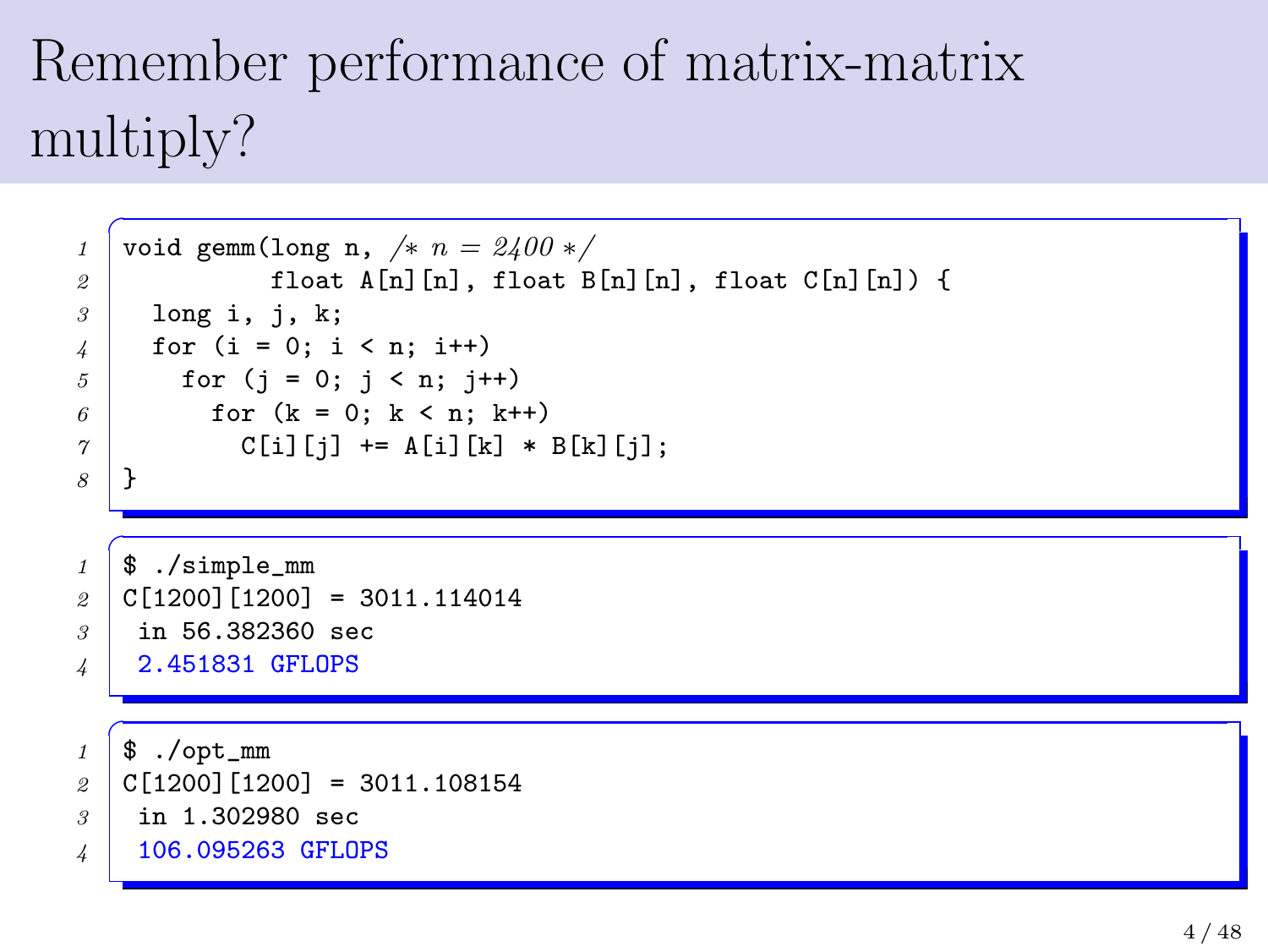### What is the theoretical limit?

- Intel Skylake processor
- its *single core* can execute, in *every cycle*,
	- two *fused multiply-add instructions*
	- and others (e.g., integer arithmetic, load, store, ...) I'll cover later
- a single fused multiply-add *instruction* can multiply/add *eight* double-precision or *sixteen* single-precision operands
- Single Instruction Multiple Data (SIMD) instructions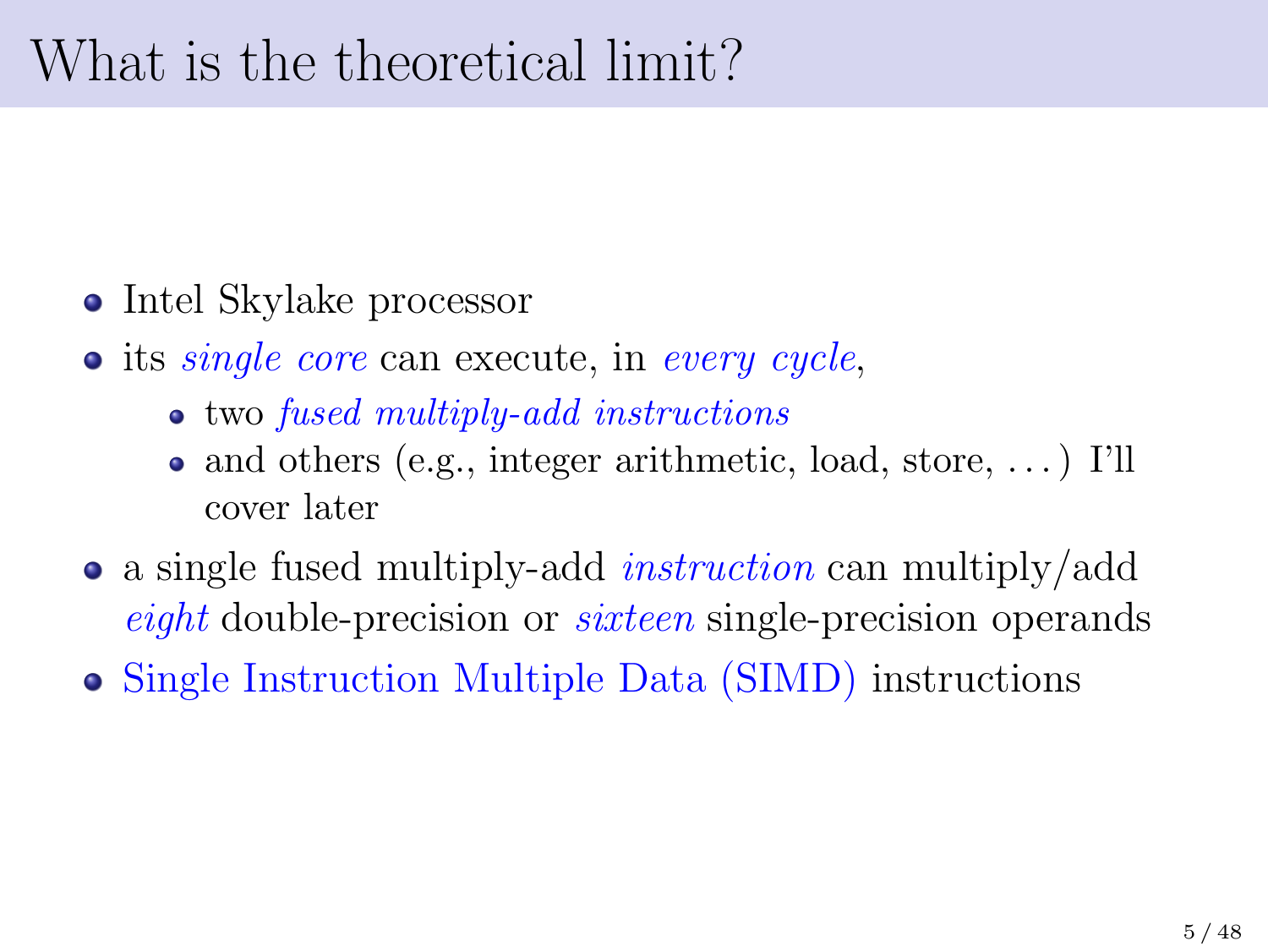# Terminology

- flops: floating point operations
- FLOPS: Floating Point Operations Per Second
- Practically,

Peak FLOPS of a machine

 $= 2$ 

- *×* vector width
- *×* max FMA instructions per cycle (IPC)
- *×* cycles per second (frequency)
- *×* the number of cores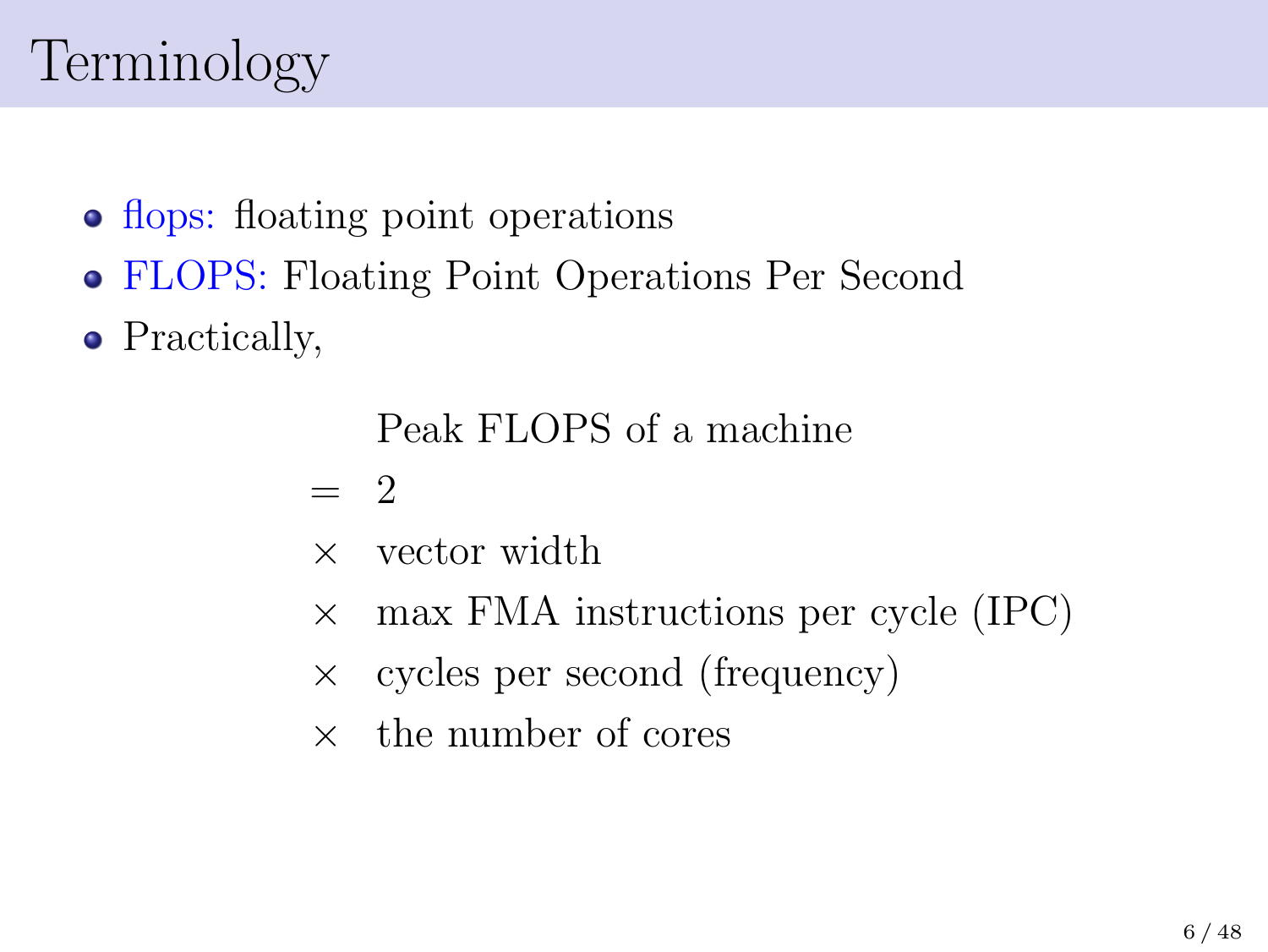# Peak flops/cycle of recent cores

• Recent processors increasingly rely on SIMD as an energy efficient way to boost peak FLOPS

| Microarchitecture      | ISA       | throughput                       | vector       | $\max$ SP flops/cycle |
|------------------------|-----------|----------------------------------|--------------|-----------------------|
|                        |           | (per clock)                      | width $(SP)$ | core                  |
| Nehalem                | SSE       | $1 \text{ add } + 1 \text{ mul}$ |              |                       |
| Sandy Bridge           | AVX.      | $1 \text{ add } + 1 \text{ mul}$ |              | 16                    |
| Haswell                | AVX2      | 2 fmas                           |              | 32                    |
| Skylake                | $AVX-512$ | 2 fmas                           | 16           | 64                    |
| Knights Landing (Mill) | AVX-512   | 2 fmas                           | 16           | 64                    |

- ISA : Instruction Set Architecture
- register width : the number of *single precision* operands
- fma : fused multiply-add instruction
- e.g., Peak FLOPS of a machine having 2 *×* Intel Xeon Gold 6130 (2.10GHz, 32 cores) =  $8.6$  TFLOPS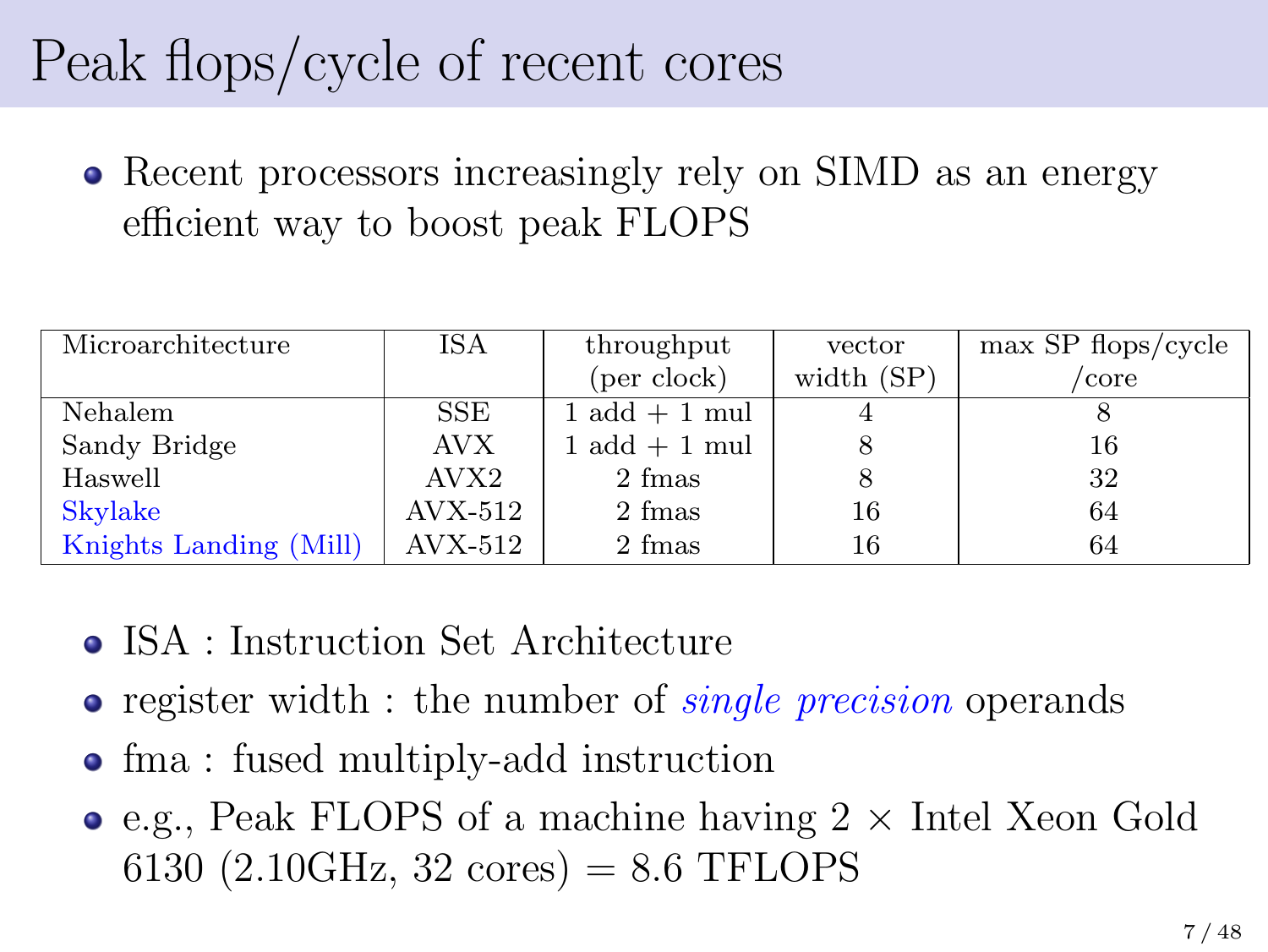- practical ways to use SIMD instructions
- basics of processors to know what kind of code can get close-to-peak performance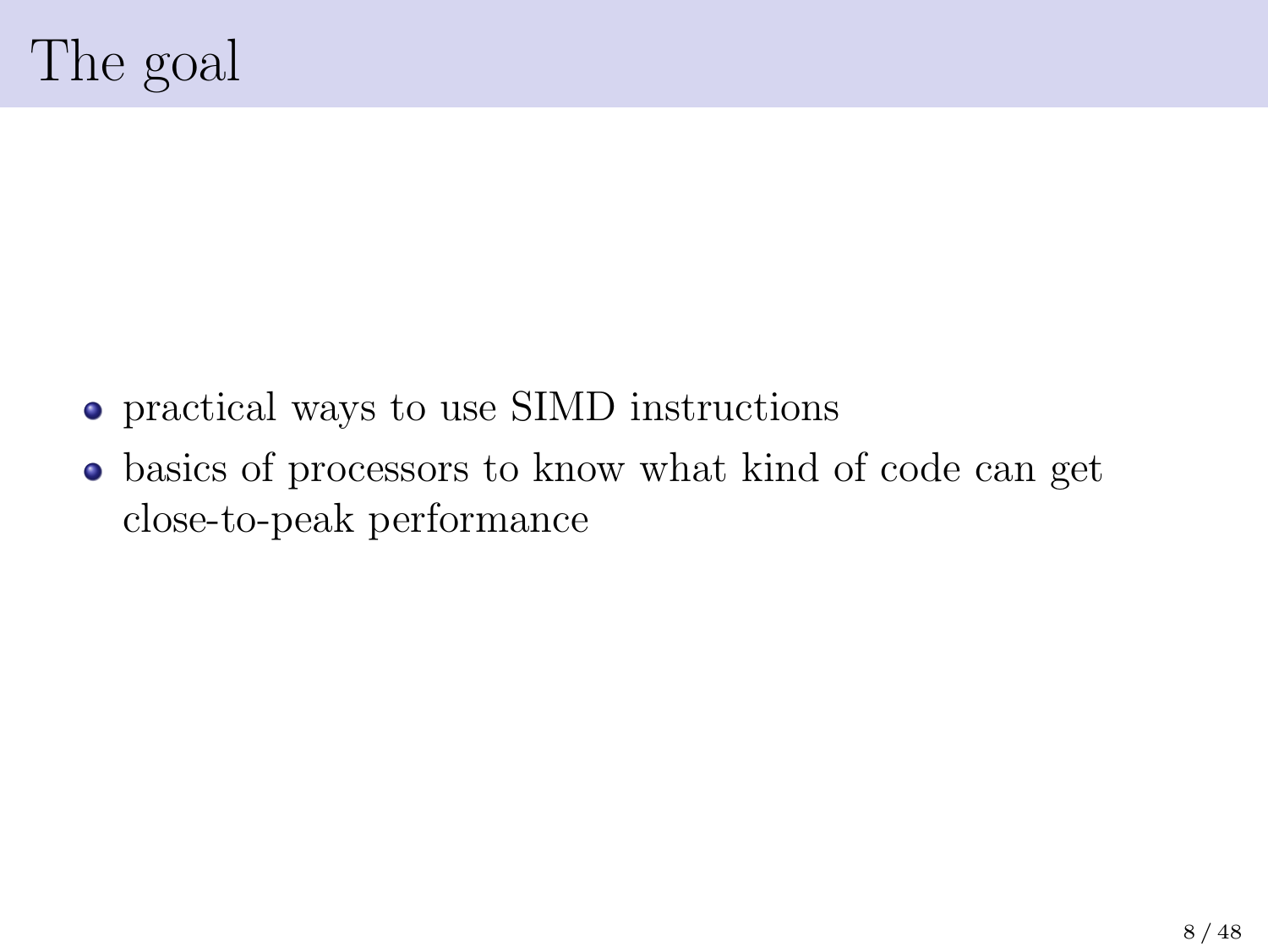# Contents

### <sup>1</sup> Introduction

### <sup>2</sup> SIMD Instructions

### <sup>3</sup> SIMD programming alternatives

- Auto loop vectorization
- OpenMP SIMD Directives
- GCC's Vector Types
- Vector intrinsics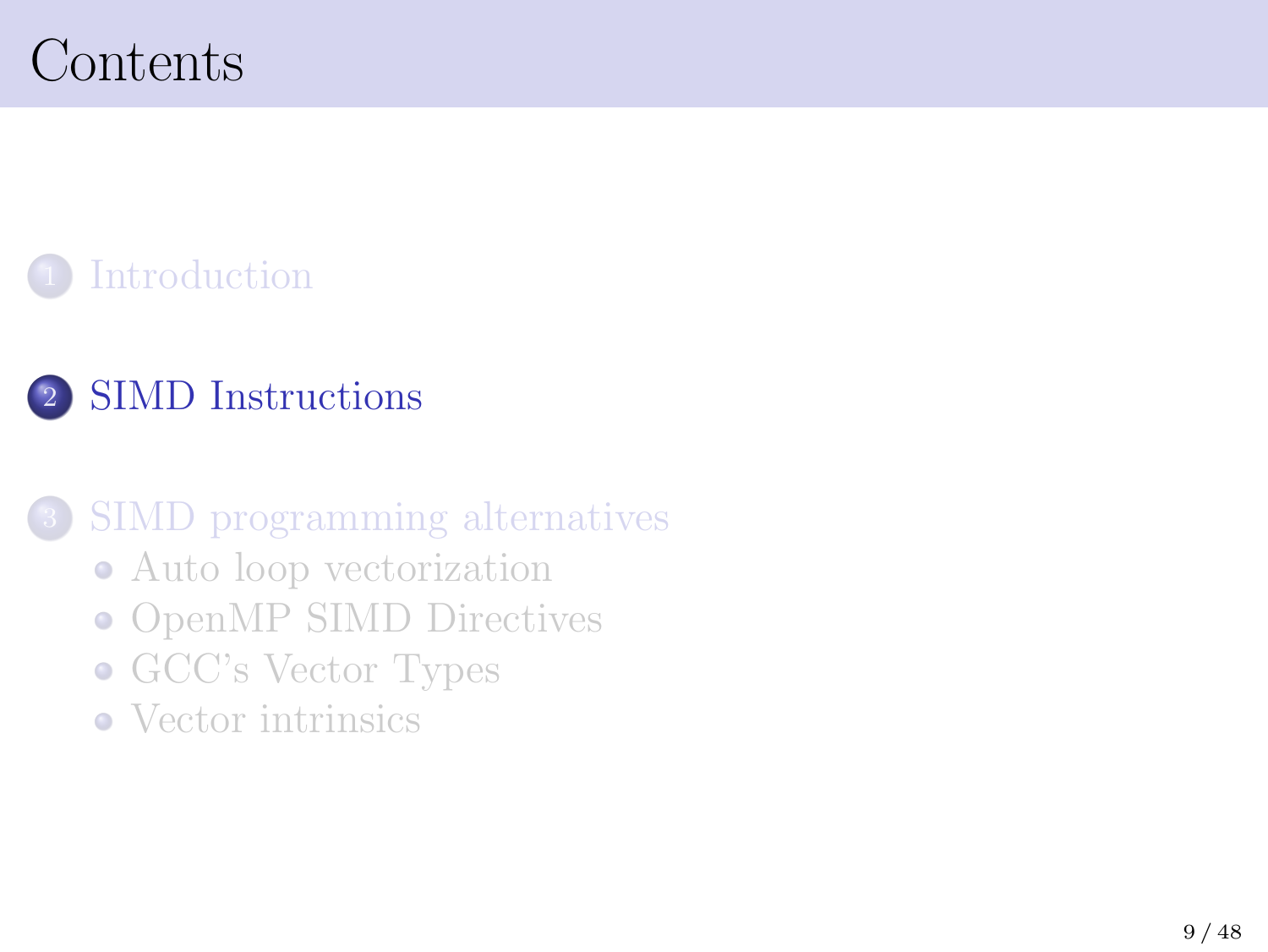## SIMD : basic concepts

- SIMD : single instruction multiple data
- a *SIMD register* (or a *vector register*) can hold many values (2 - 16 values or more) of a single type
- each value in a SIMD register is called a *SIMD lane* or simply a *lane*
- SIMD instructions can operate on several (typically all) values on a SIMD register



A SIMD register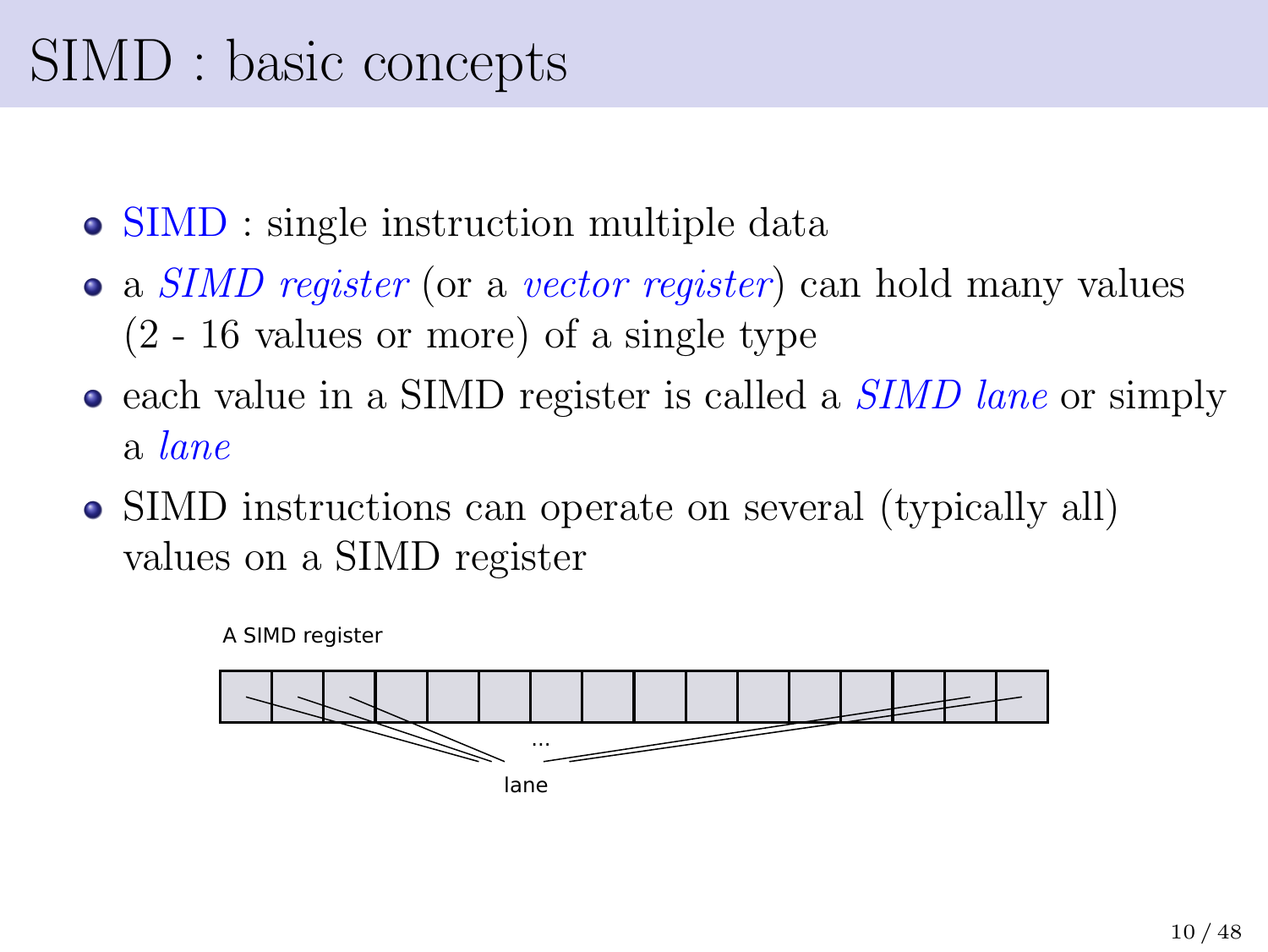## Intel SIMD instructions at a glance

Some example AVX-512F (a subset of AVX-512) instructions

| operation | syntax                                      | C-like expression       |  |
|-----------|---------------------------------------------|-------------------------|--|
| multiply  | vmulps %zmm0,%zmm1,%zmm2                    | $zmm2 = zmm1 * zmm0$    |  |
| $\rm add$ | vaddps %zmm0, %zmm1, %zmm2                  | $zmm2 = zmm1 + zmm0$    |  |
| fmadd     | $vfmadd132ps$ %zmm0, %zmm1, %zmm2           | $zmm2 = zmm0*zmm2+zmm1$ |  |
| load      | vmovups 256(%rax), %zmm0                    | $zmm0 = * (rax+256)$    |  |
| store     | $v$ movups $\frac{256}{x}$ mmo, 256 $v$ ax) | $*(rax+256) = zmm0$     |  |

- zmm0 . . . zmm31 are 512 bit registers; each can hold
	- 16 single-precision (float of C; 32 bits) or
	- 8 double-precision (double of C; 64 bits) floating point numbers
- XXXps stands for *packed single precision*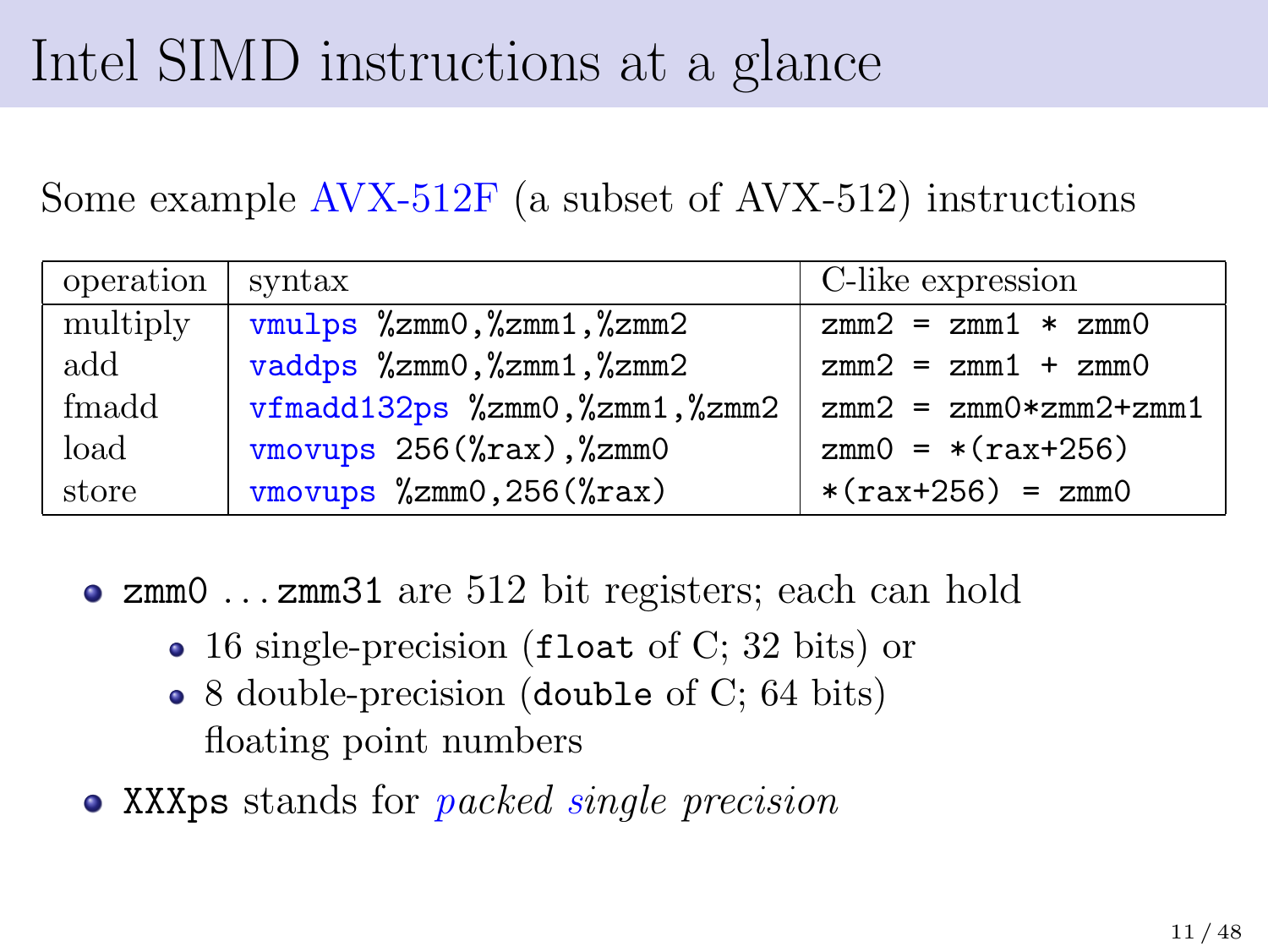### xmm, ymm and zmm registers

• ISA and available registers

| ISA        | registers                                   |  |  |  |
|------------|---------------------------------------------|--|--|--|
| SSE        | $xmm0$ , $xmm15$                            |  |  |  |
| <b>AVX</b> | ${x, y}$ mmO, ${x, y}$ mm15                 |  |  |  |
|            | $AVX-512$ $\{x,y,z\}$ mm0, $\{x,y,z\}$ mm31 |  |  |  |

registers and their widths *(vector widths)*

| register names | register width (bits) |
|----------------|-----------------------|
| xmm            | 128                   |
| vmmi           | 256                   |
| zmmi           | 512                   |

xmm*i*, ymm*i* and zmm*i* are *aliased*

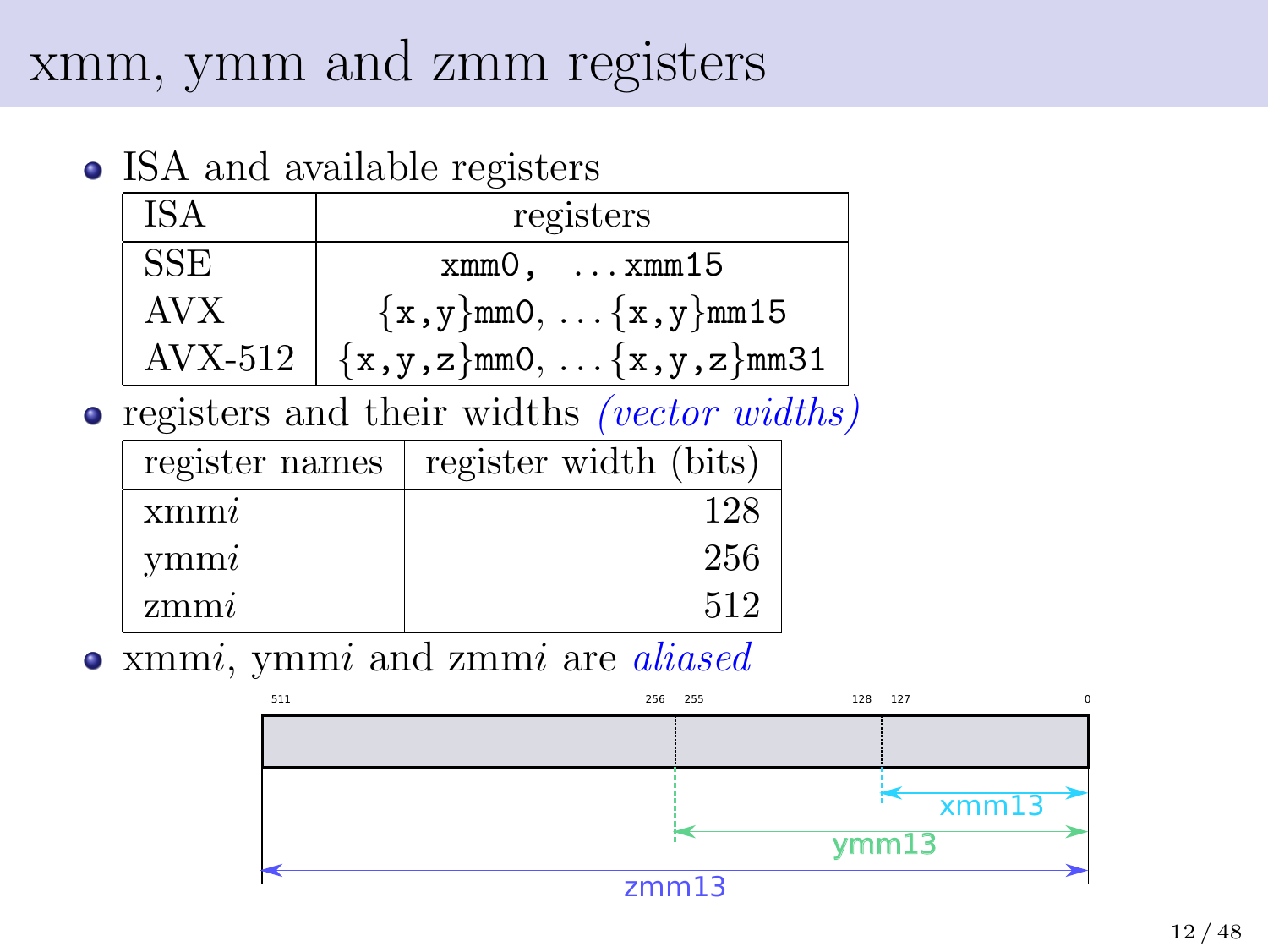## Intel SIMD instructions at a glance

• look at register names  $(x/y/z)$  and the last two characters of a mnemonic  $(p/s \text{ and } s/d)$  to know what an instruction operates on

|                                                                      | operands | vector  | ISA            |
|----------------------------------------------------------------------|----------|---------|----------------|
|                                                                      |          | scalar? |                |
| $v$ mulss $\frac{9}{2}x$ mm0, $\frac{9}{2}x$ mm1, $\frac{9}{2}x$ mm2 | $1$ SPs  | scalar  | <b>SSE</b>     |
| $v$ mulsd $\frac{9}{2}x$ mm0, $\frac{9}{2}x$ mm1, $\frac{9}{2}x$ mm2 | 1 DPs    | scalar  | <b>SSE</b>     |
| $vmu1ps$ %xmm0, %xmm1, %xmm2                                         | $4$ SPs  | vector  | <b>SSE</b>     |
| vmulpd %xmm0, %xmm1, %xmm2                                           | 2 DPs    | vector  | <b>SSE</b>     |
| vmulps %ymm0,%ymm1,%ymm2                                             | 8 SPs    | vector  | <b>AVX</b>     |
| vmulpd %ymm0,%ymm1,%ymm2                                             | 4 DPs    | vector  | <b>AVX</b>     |
| vmulps %zmm0,%zmm1,%zmm2                                             | $16$ SPs | vector  | <b>AVX-512</b> |
| vmulpd %zmm0,%zmm1,%zmm2                                             | 8 DPs    | vector  | <b>AVX-512</b> |

- . . .ss : *s*calar *single* precision . . .sd : *s*calar *double* precision
- . . . ps : *p*acked *single* precision
- ... pd : *p*acked *double* precision 13/48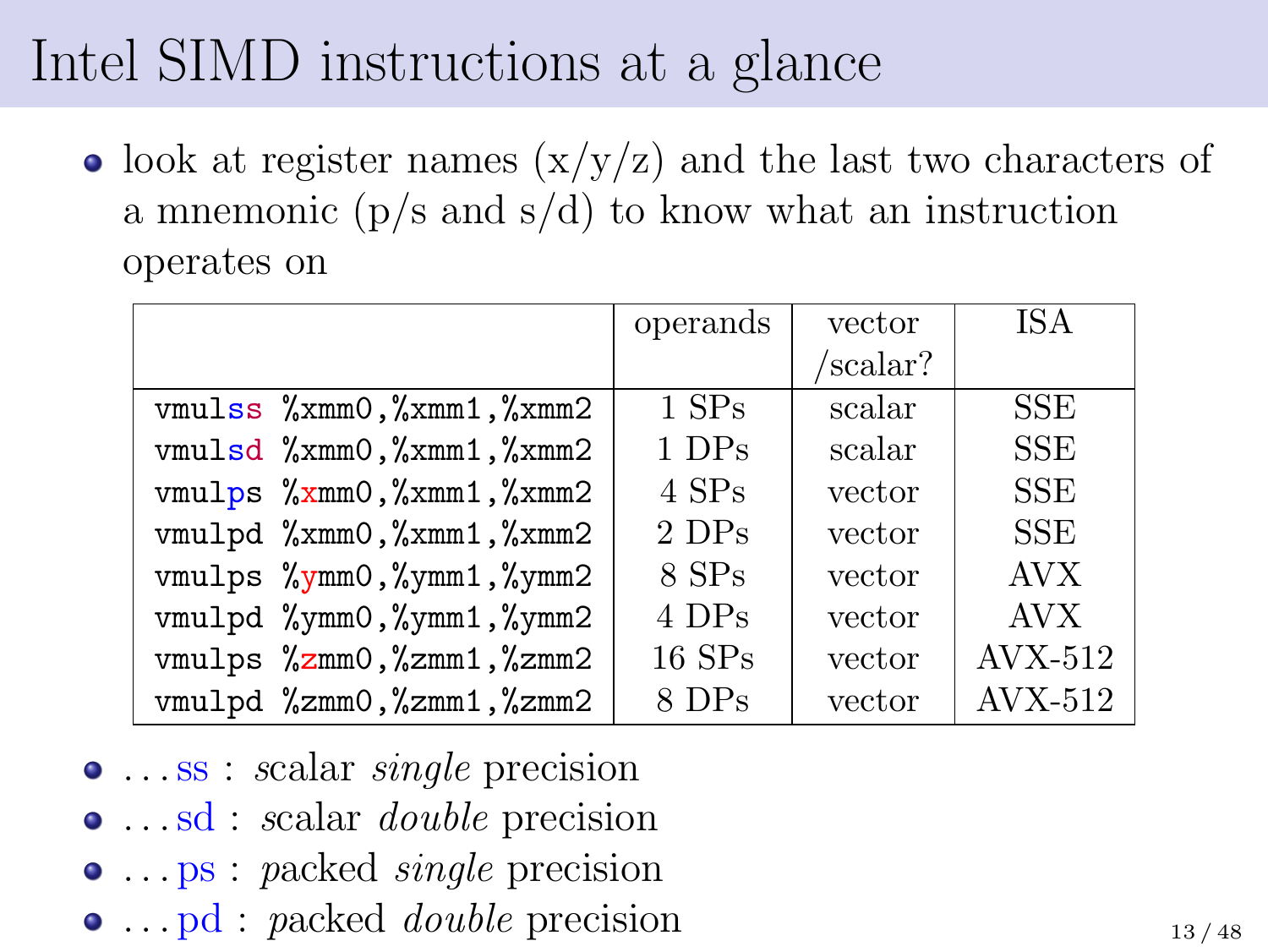# Applications/limitations of SIMD

- SIMD is good at parallelizing computations doing *almost exactly* the same series of instructions on contiguous data
- *⇒* generally, main targets are simple loops whose index values can be easily identified

```
1 for (i = 0; i < n; i++) {
2 S(i);
3 }
   ⇒✞
1 for (i = 0; i < n; i += L) {
2 \mid S(i : i + L);3 }
4 for (; i < n; i++) {
5 S(i);
6 }
```
#### *L* is the SIMD width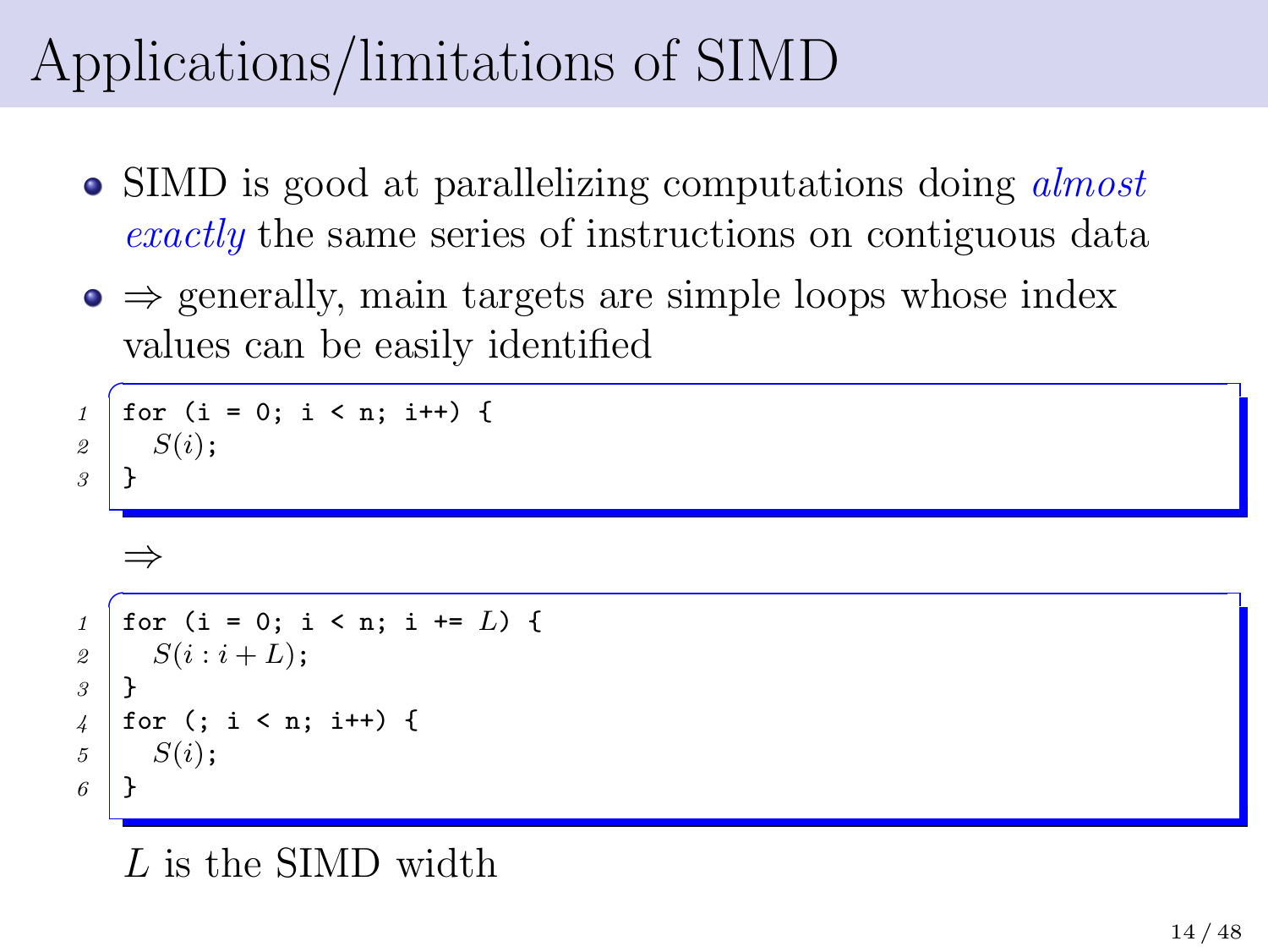# Contents

<sup>1</sup> Introduction

<sup>2</sup> SIMD Instructions

### <sup>3</sup> SIMD programming alternatives

- Auto loop vectorization
- OpenMP SIMD Directives
- GCC's Vector Types
- Vector intrinsics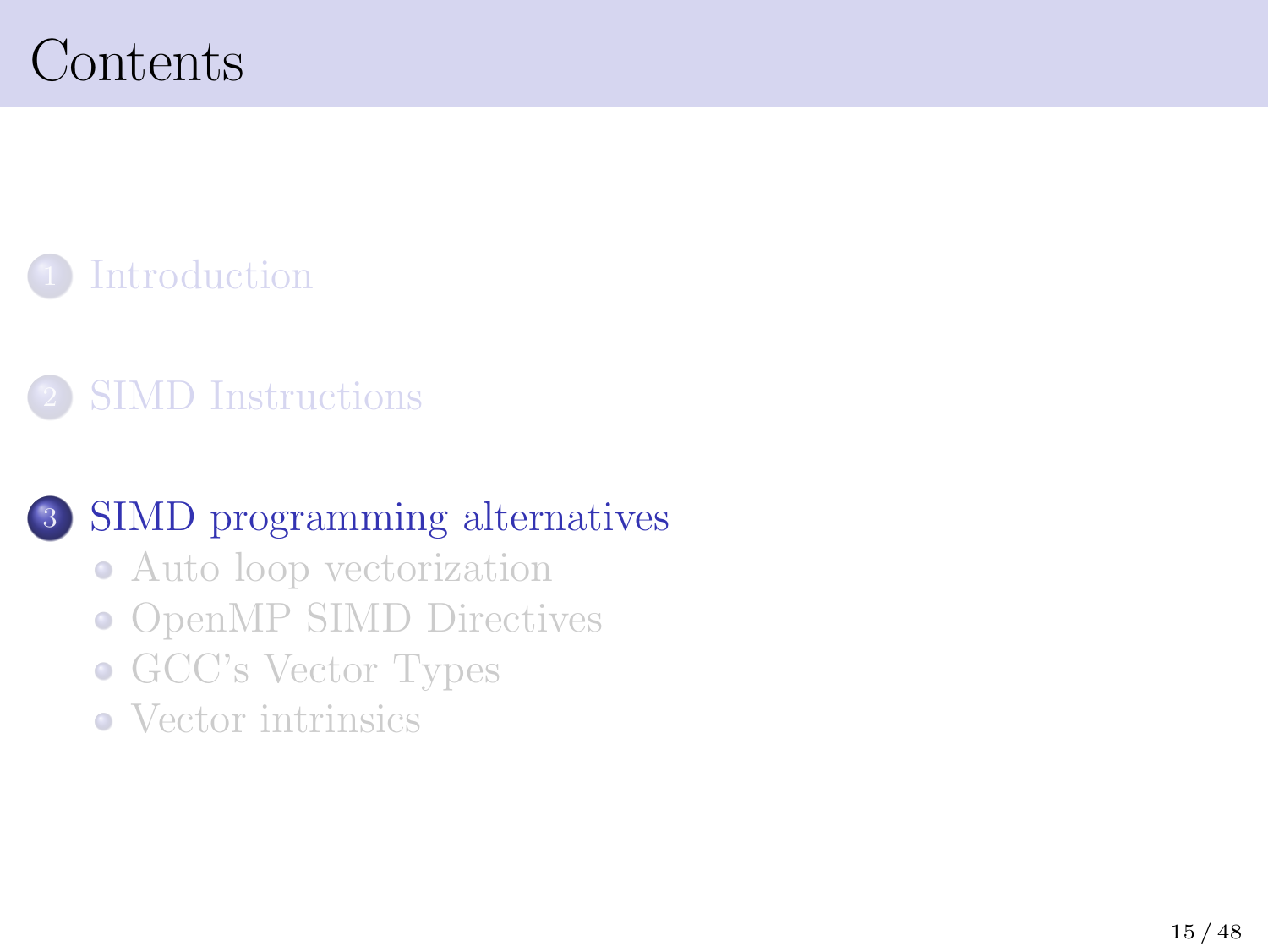## Several ways to use SIMD

- auto vectorization
	- loop vectorization
	- **basic block vectorization**
- language extensions/directives for SIMD
	- SIMD directives for loops (OpenMP 4.0/OpenACC)
	- SIMD-enabled functions (OpenMP 4.0/OpenACC)
	- array languages (Cilk Plus)
	- specially designed languages
- vector types
	- GCC vector extensions
	- **Boost SIMD**
- intrinsics
- assembly programming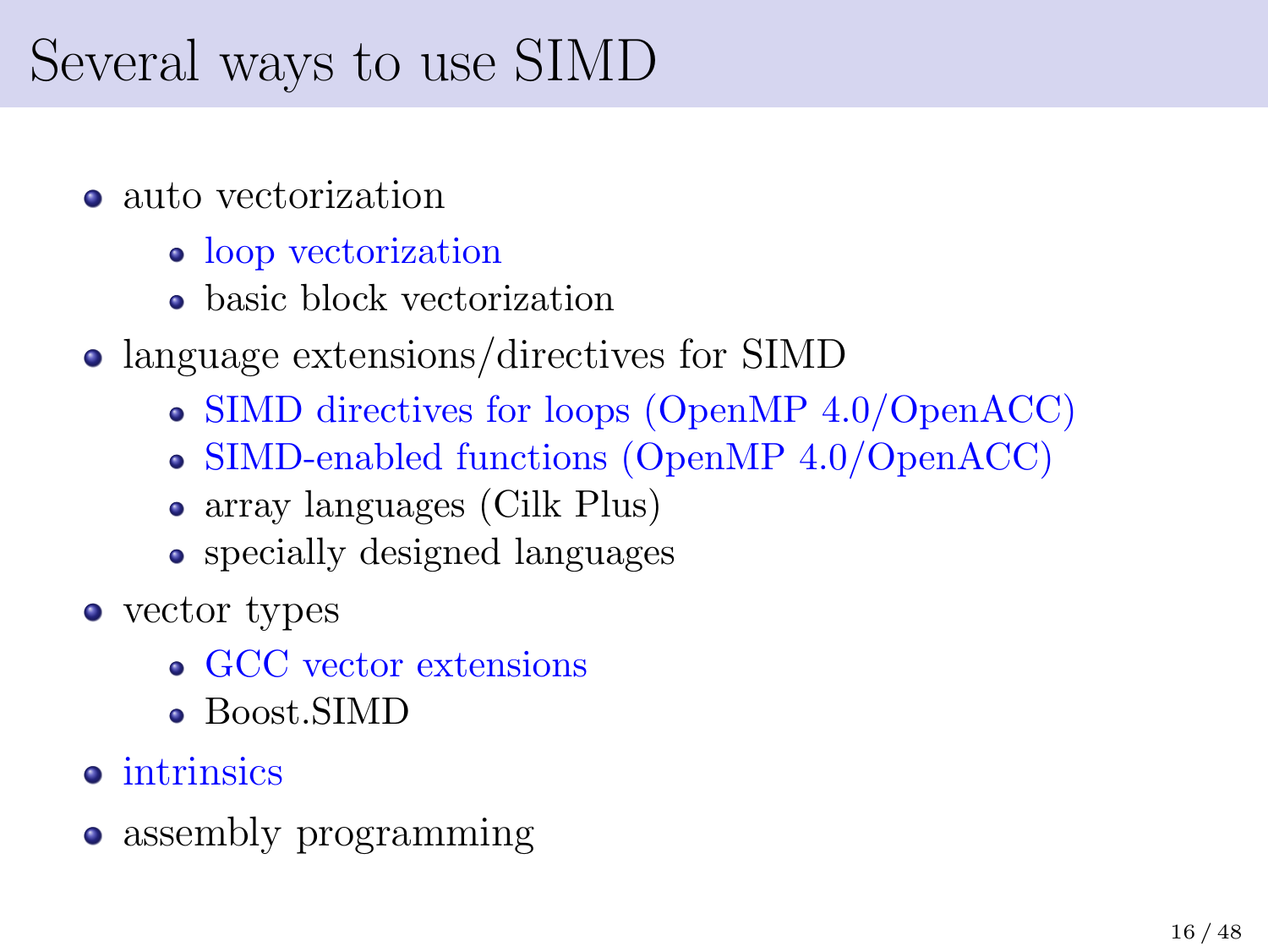# Contents

<sup>1</sup> Introduction

<sup>2</sup> SIMD Instructions

### <sup>3</sup> SIMD programming alternatives

- Auto loop vectorization
- OpenMP SIMD Directives
- GCC's Vector Types
- Vector intrinsics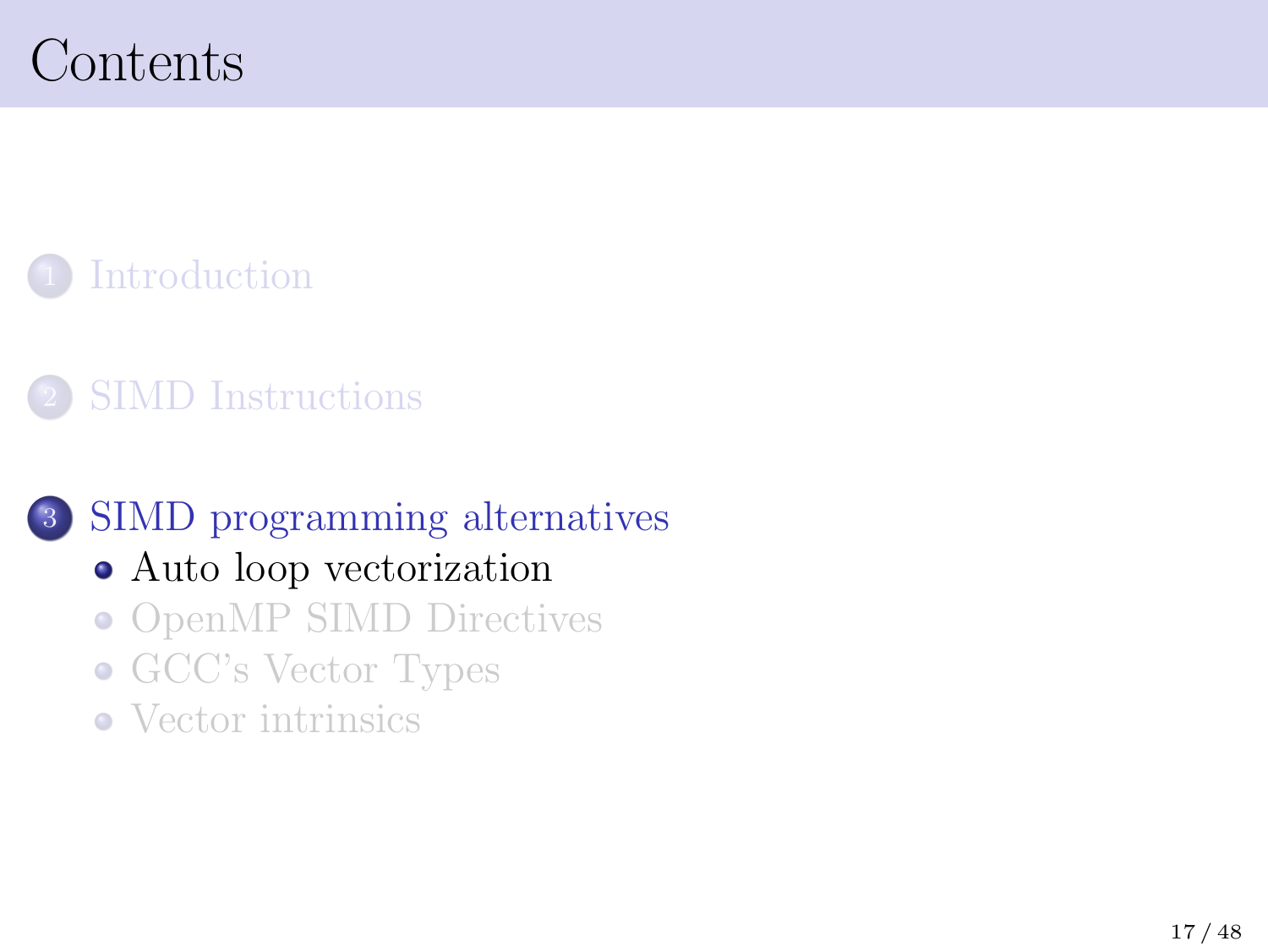## Auto loop vectorization

write scalar loops and hope the compiler does the job

\n- 0. e.g.,
\n- $$
\frac{1}{2}
$$
 void  $\frac{1}{\text{arg}\left(\frac{1}{\text{ord}}\right)}$  (float a, float \* x, float c, long m) {\n for (long j = 0; j < m; j++) {\n x[j] = a \* x[j] + c;\n }\n
\n- $\frac{1}{5}$
\n

- compile and run
- <sup>1</sup> \$ gcc -o simd\_auto -march=native -03 simd\_auto.c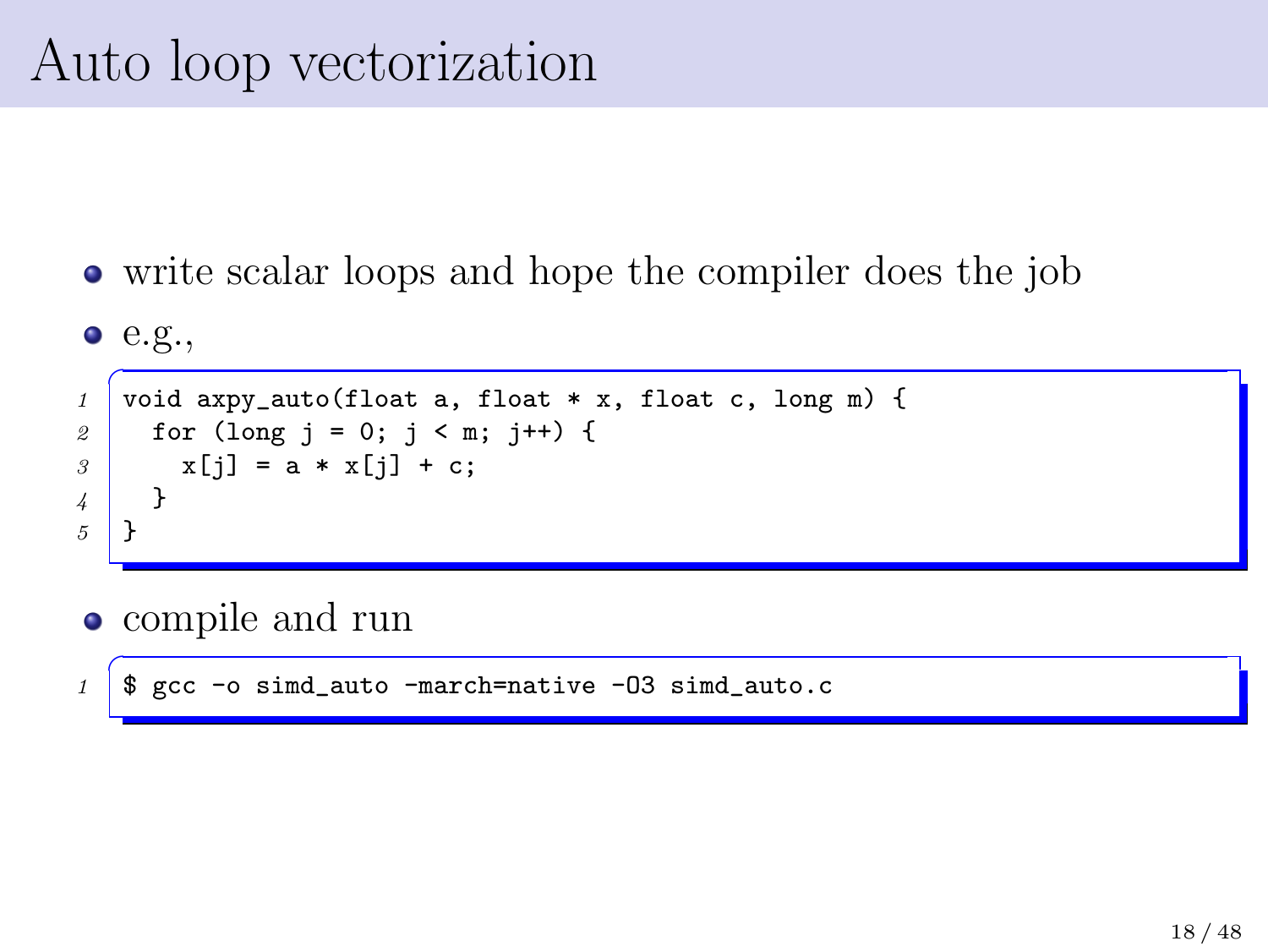## How to know if the compiler vectorized it?

• there are options useful to know whether it successfully vectorized and if not, why not

|              | report options                                  |
|--------------|-------------------------------------------------|
| $_{\rm GCC}$ | $-fopt-info-vec-\{optimized,missed\}$           |
| Clane        | $-R$ {pass,pass-missed,pass-analysis}=vectorize |
| Intel        | -fopt-report-{phase,phase-missed}=vectorize     |

- *but don't hesitate to dive into assembly code*
	- gcc -S is your friend
	- a trick: *enclose loops with inline assembler comments*

```
<sup>1</sup> asm volatile ("# xxxxxx loop begins");
2 \mid for (i = 0; i < n; i++) {
3 ... /∗ hope to be vectorized ∗/
4 }
   asm volatile ("# xxxxxx loop ends"):
```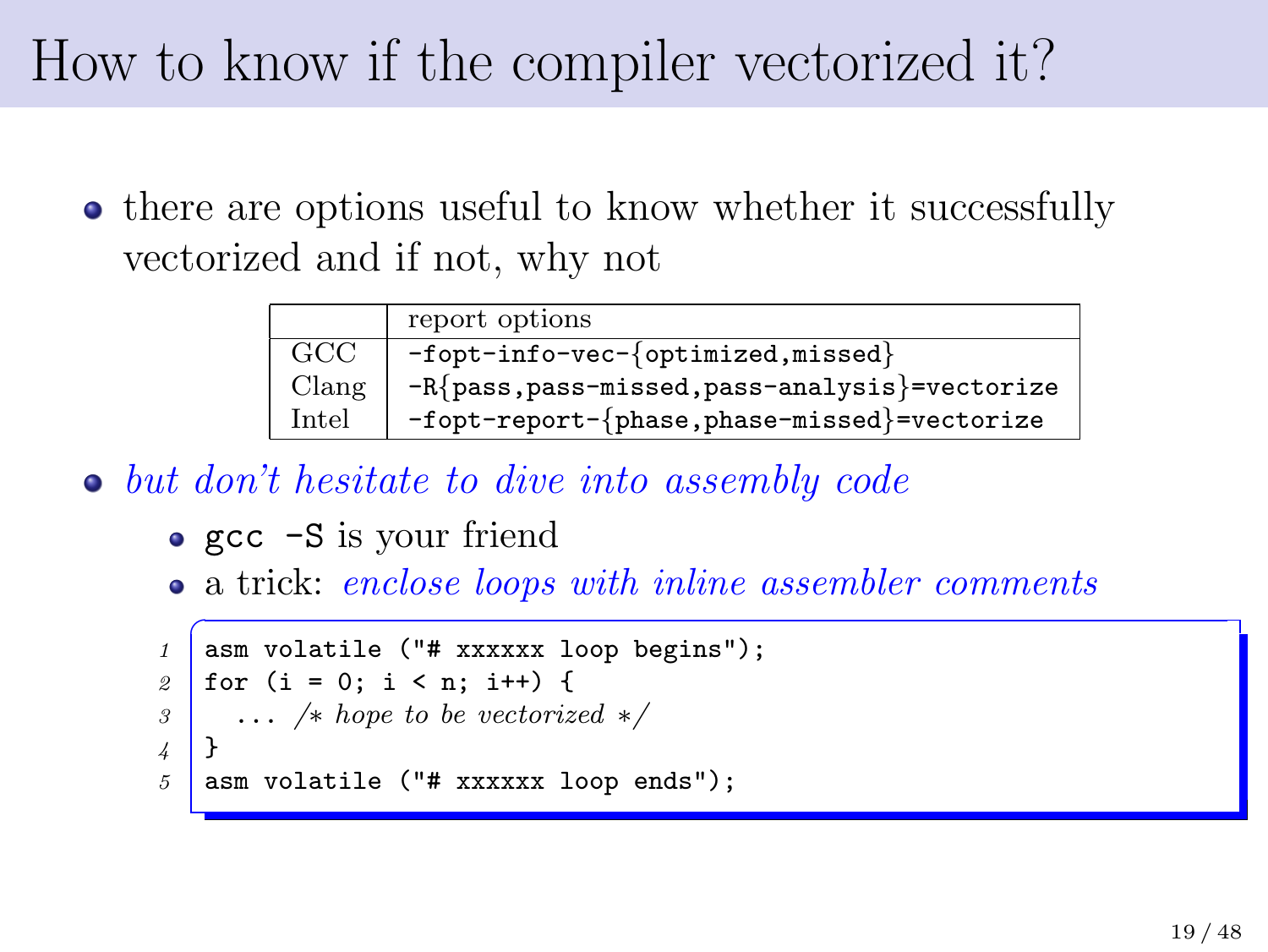# Contents

<sup>1</sup> Introduction

<sup>2</sup> SIMD Instructions

### <sup>3</sup> SIMD programming alternatives

- Auto loop vectorization
- $\bullet$  OpenMP SIMD Directives
- GCC's Vector Types
- Vector intrinsics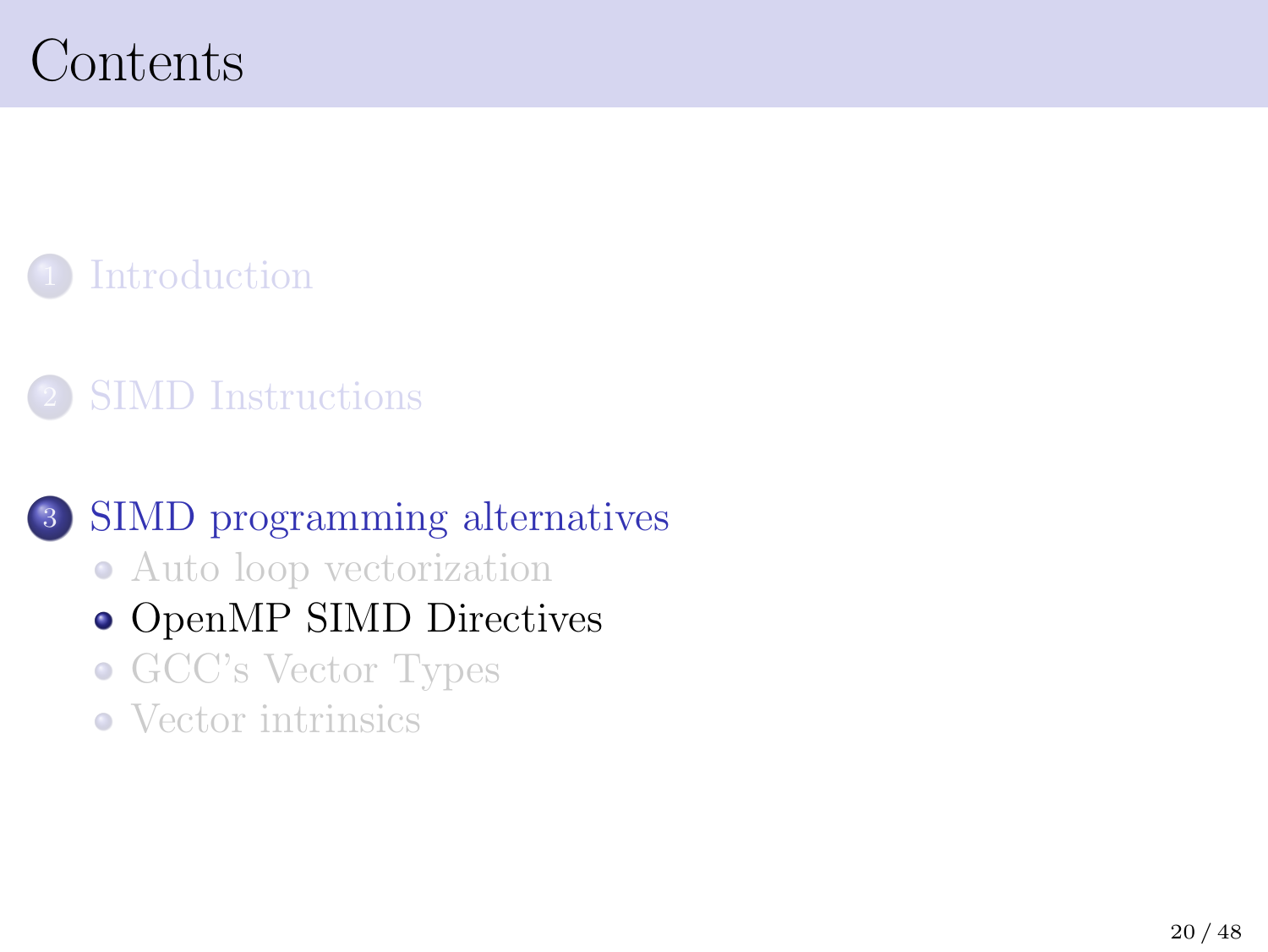- simd pragma
	- allows an explicit vectorization of for loops
	- syntax restrictions similar to omp for pragma apply
- declare simd pragma
	- instructs the compiler to generate vectorized versions of a function
	- with it, loops with function calls can be vectorized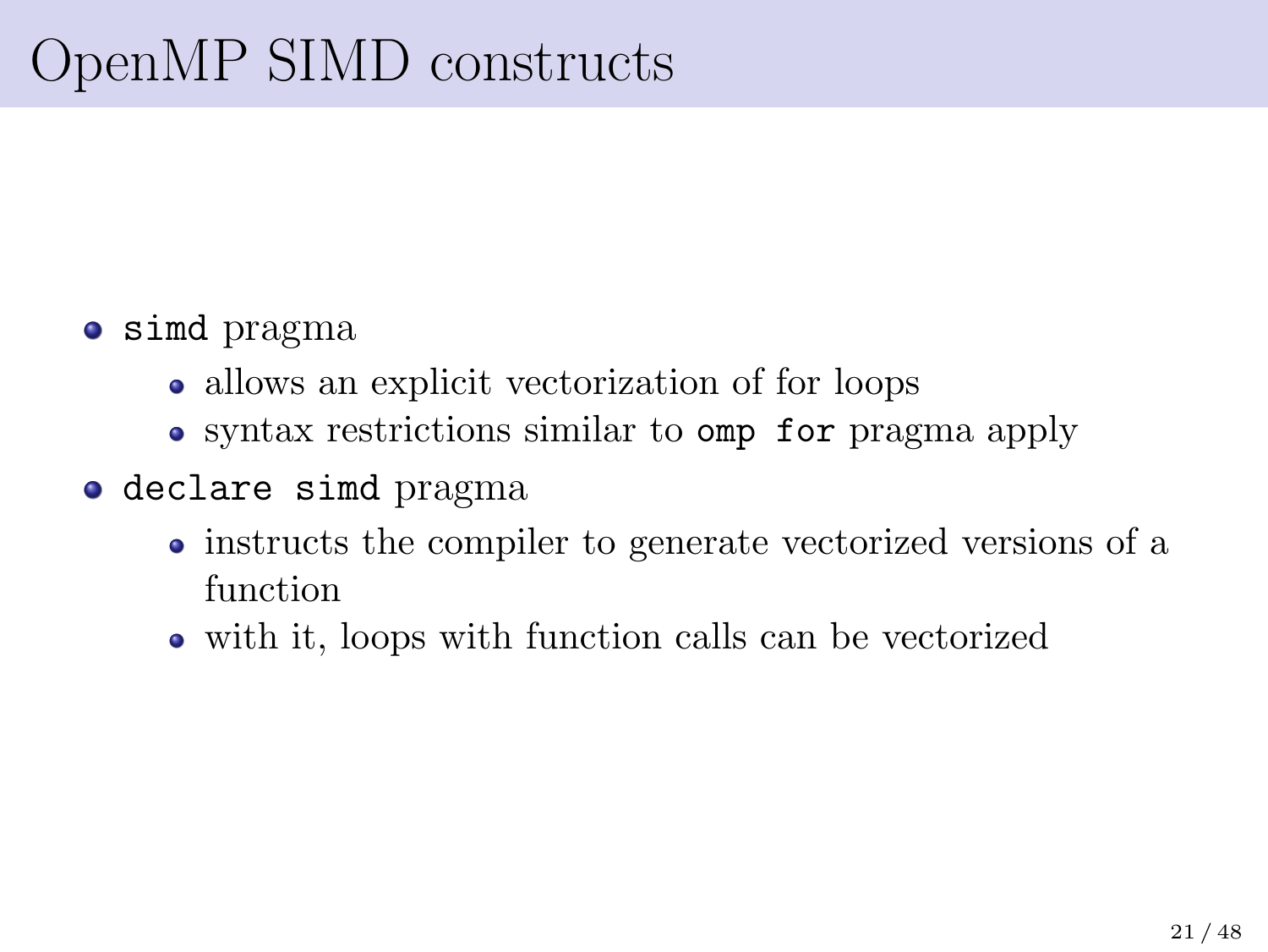#### • basic syntax (similar to omp for):

```
✞
1 #pragma omp simd clauses
2 \mid for (i = ...; i < ...; i + ...)3 S
```
- **o** clauses
	- aligned(*var,var,. . .* :*align*)
	- $\bullet$  uniform(*var,var,...*) says variables are loop invariant
	- linear(*var,var,...:stride*) says variables have the specified stride between consecutive iterations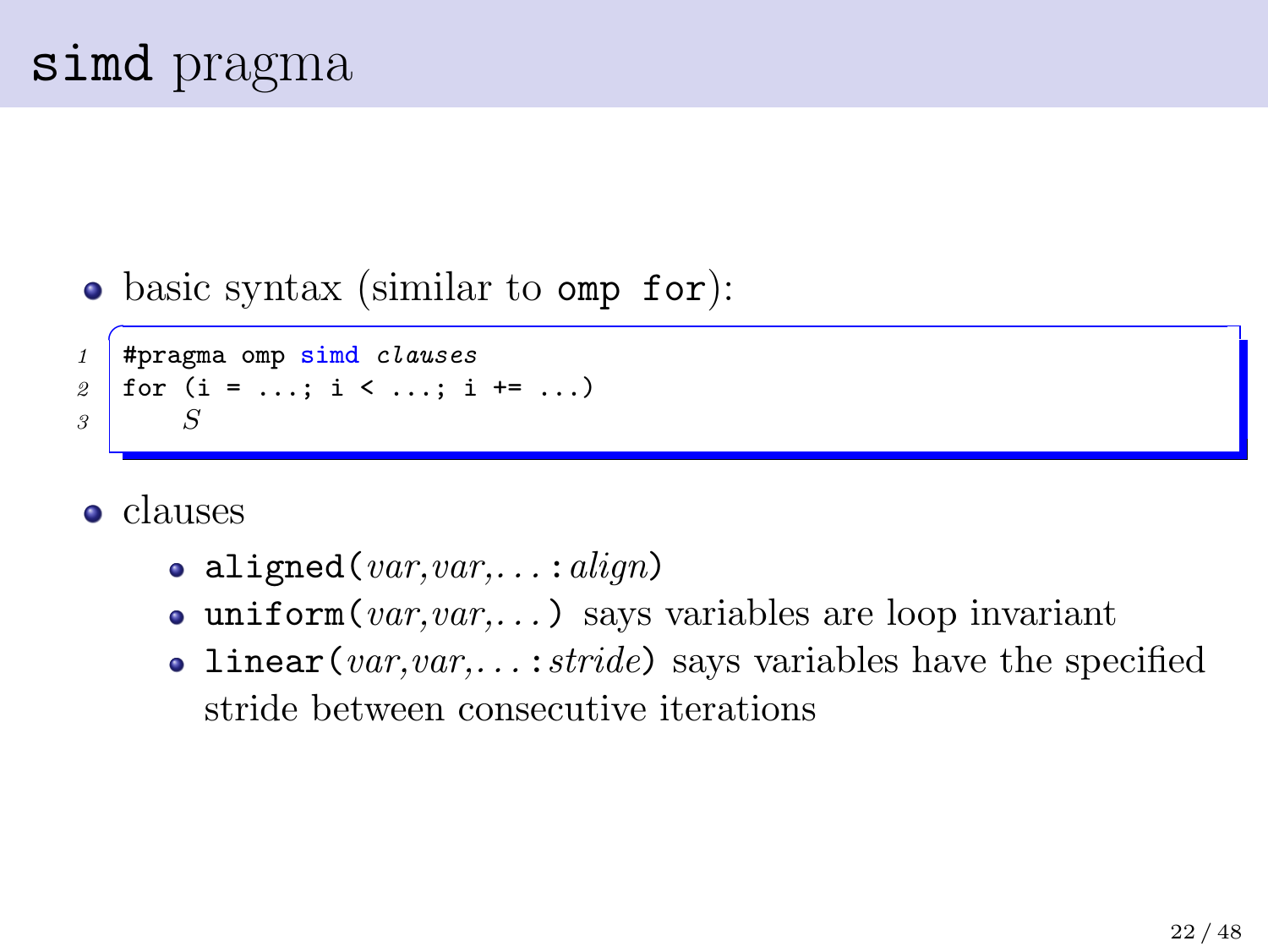```
✞
1 void axpy_omp(float a, float * x, float c, long m) {
2 #pragma omp simd
3 for (long j = 0; j < m; j++) {
4 \times x[i] = a * x[i] + c;5 }
6 }
```
- note: there are no points in using omp simd here, when auto vectorization does the job
- in general, omp simd declares "you don't mind that the vectorized version is not the same as non-vectorized version"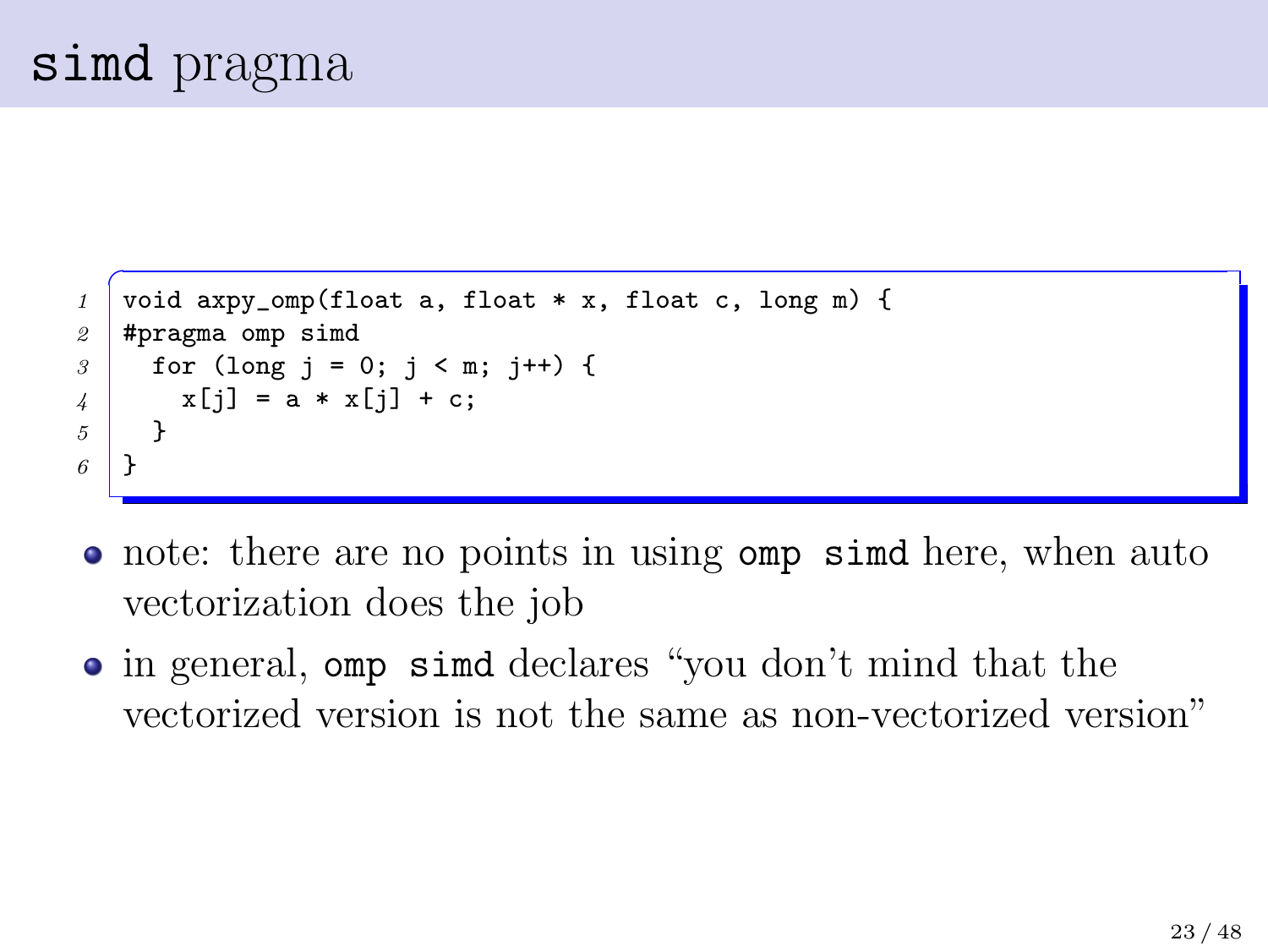### simd pragma to vectorize programs explicitly

```
computing an inner product:
```

```
\frac{1}{\sqrt{1 + \left(\frac{1}{1 + \frac{1}{1 + \frac{1}{1 + \frac{1}{1 + \frac{1}{1 + \frac{1}{1 + \frac{1}{1 + \frac{1}{1 + \frac{1}{1 + \frac{1}{1 + \frac{1}{1 + \frac{1}{1 + \frac{1}{1 + \frac{1}{1 + \frac{1}{1 + \frac{1}{1 + \frac{1}{1 + \frac{1}{1 + \frac{1}{1 + \frac{1}{1 + \frac{1}{1 + \frac{1}{1 + \frac{1}{1 + \frac{1}{1 + \frac{1}{1 + \frac{1}{1 + \frac{1}{1 + \frac{1}{1 + \frac{1}{1 + \frac{1}{2 float c = 0;
3 #pragma omp simd reduction(c:+)
4 for (long j = 0; j < m; j++) {
5 c += x[i] * y[i];6 }
7 }
```
note that the above loop is unlikely to be auto-vectorized, due to dependency through c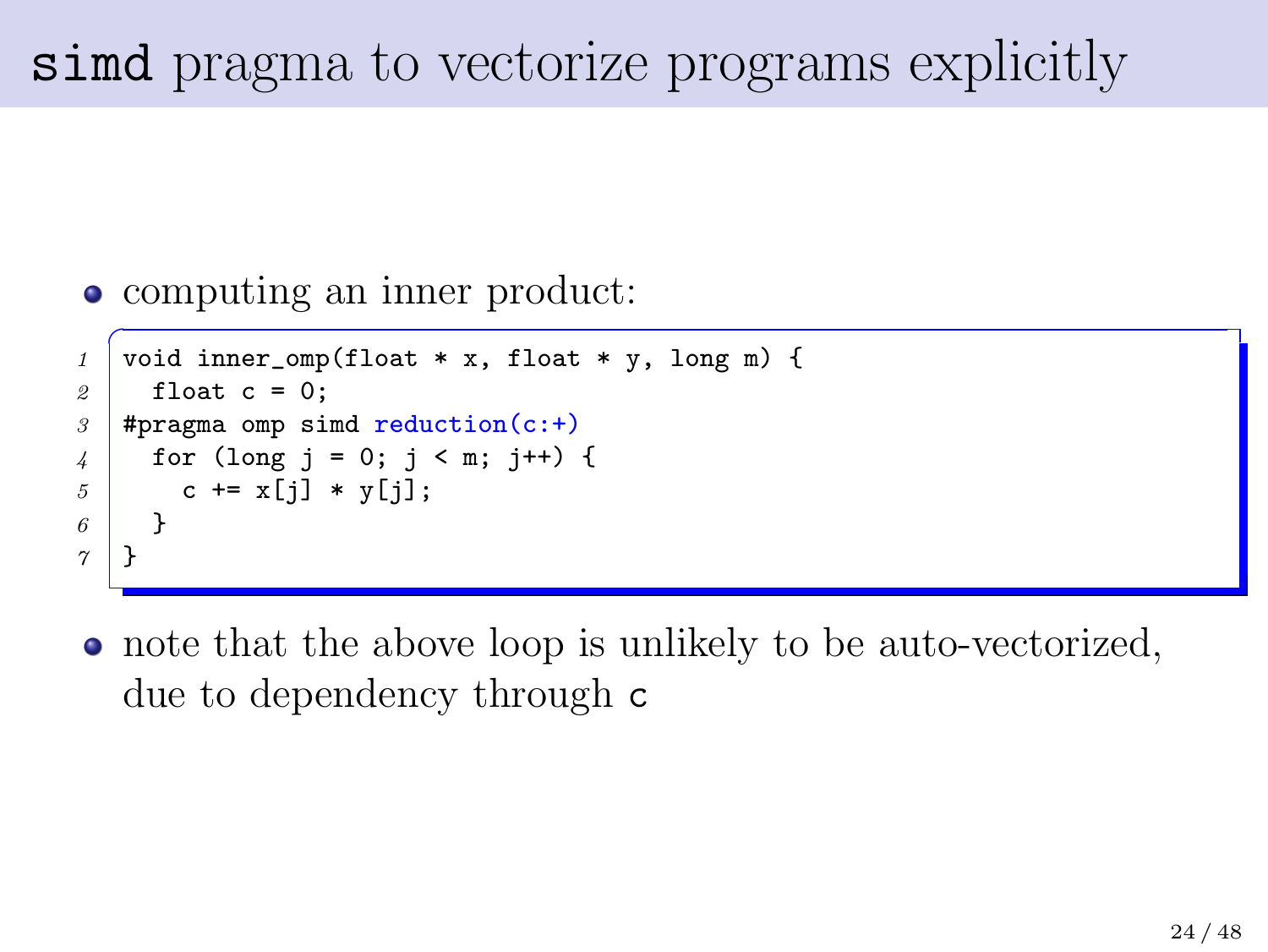- you can vectorize a function body, so that it can be called within a vectorized context
- basic syntax (similar to omp for):
- ✞ *1* #pragma omp declare simd *clauses*
- *2 function definition*
- **o** clauses
	- those for simd pragma
	- notinbranch
	- inbranch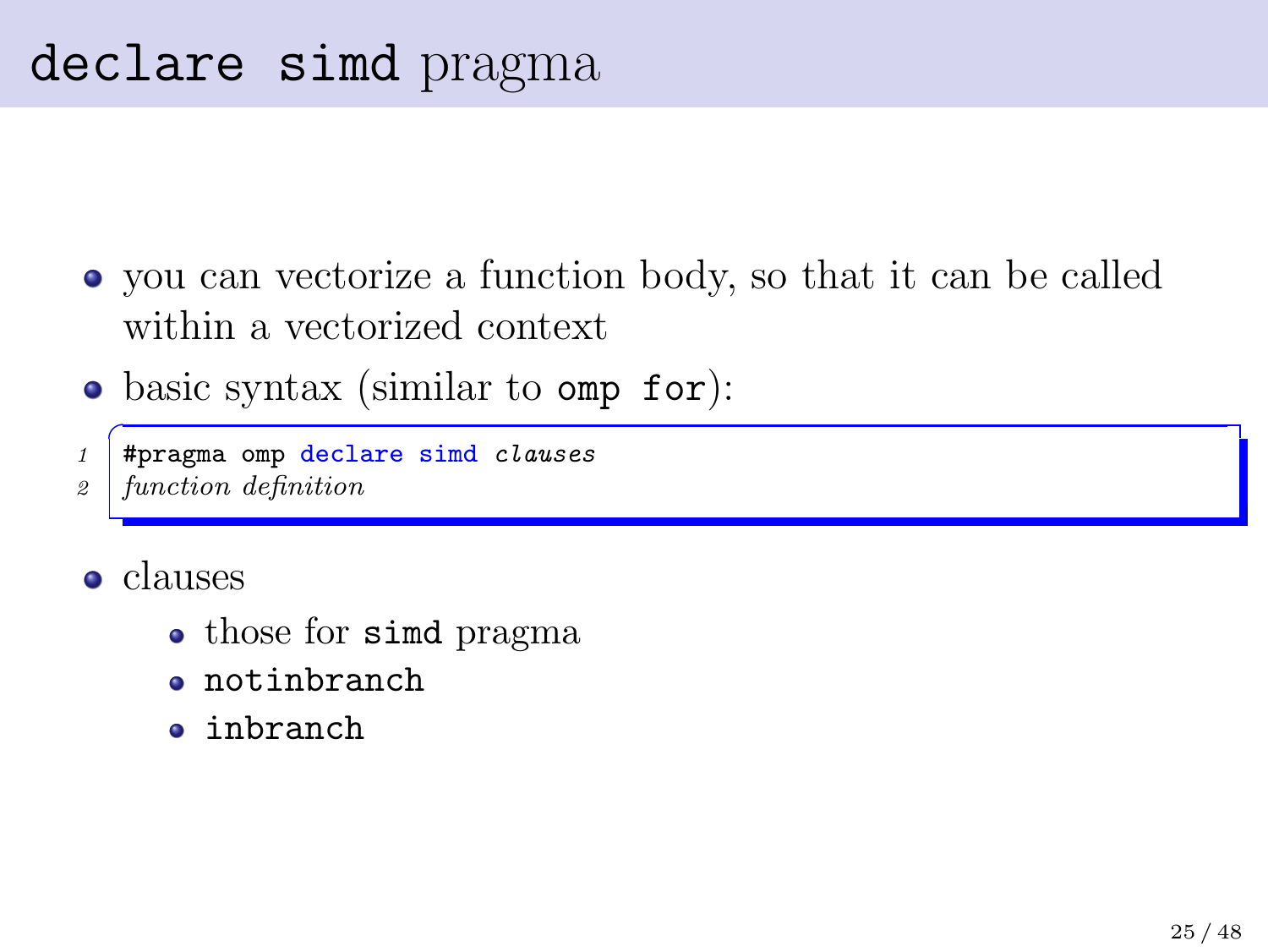### Reasons that a vectorization fails

- potential aliasing makes auto vectorization difficult/impossible
- complex control flows make vectorization impossible or less profitable
- non-contiguous data accesses make vectorization impossible or less profitable

*giving hints to the compiler sometimes (not always) addresses the problem*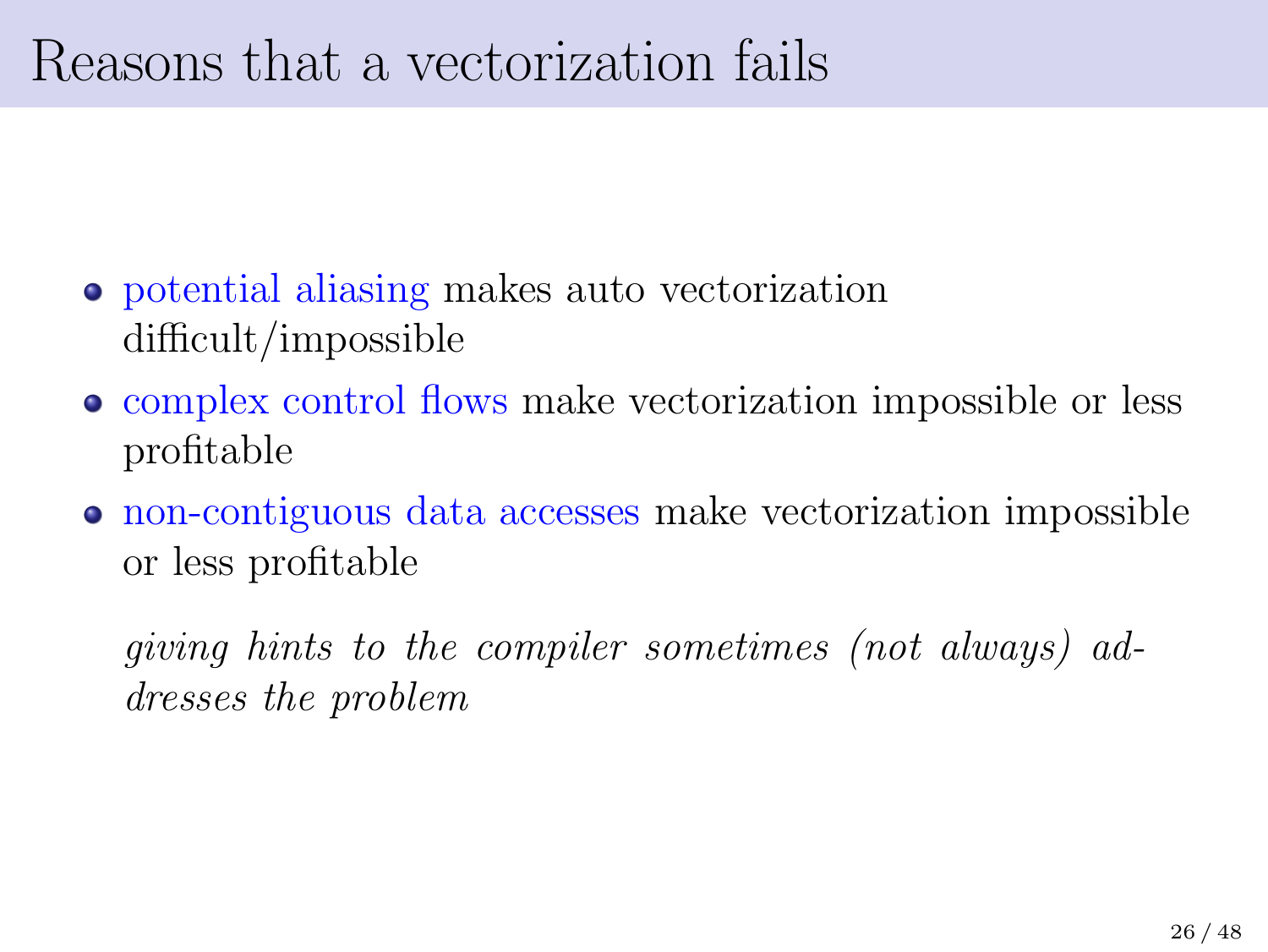# Aliasing and auto vectorization

- "auto" vectorizer succeeds only when the compiler can guarantee a vectorized version produces an *identical result* with a non-vectorized version
- vectorization of loops operating on two or more arrays is often invalid if they point to be the same array

```
1 for (i = 0; i < m; i++) {
2 \mid y[i] = a * x[i] + c;3 }
```
#### *what if, say,*  $\&y[i] = \&x[i+1]$ *?*

- N.B., good compilers generate code that first checks  $x[i:i+L]$  and  $y[i:i+L]$  overlap
- if you know they don't overlap, you can make that explicit
- **restrict** keyword, introduced by C99, does just that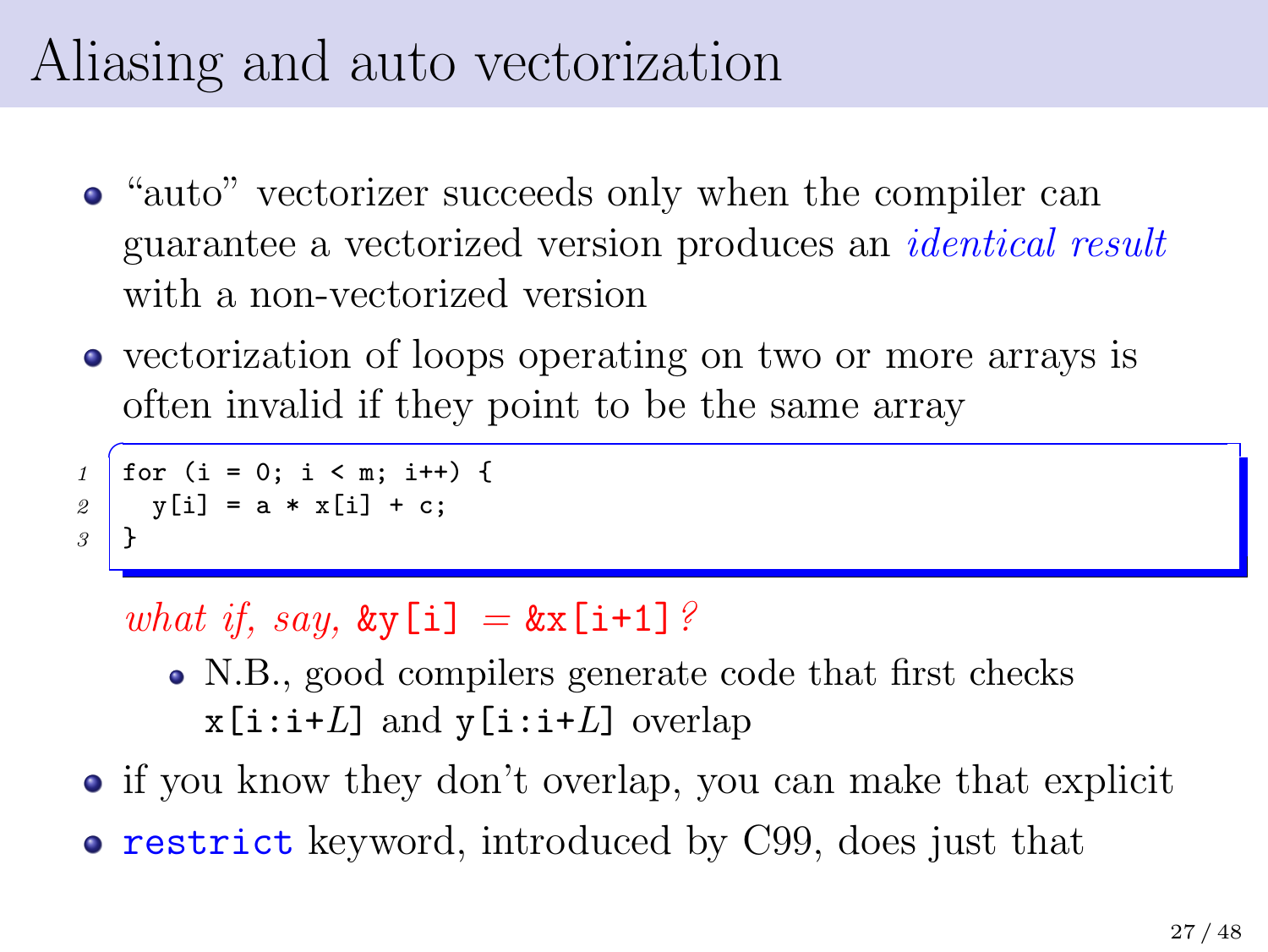### restrict keyword

annotate parameters of pointer type with restrict, if you know they never point to the same data

```
✞
1 void axpy_auto(float a, float * restrict x, float c,
2 float * restrict y, long m) {
3 for (long j = 0; j < m; j++) {
4 y[i] = a * x[i] + c;5 }
6 }
```
• you need to specify  $-std=gnu99$  (C99 standard)

```
\overline{C}1 $ gcc -march=native -O3 -S a.c -std=gnu99 -fopt-info-vec-optimized
2 ...
3 a.c:5: note: LOOP VECTORIZED.
4 a.c:1: note: vectorized 1 loops in function.
5 ...
```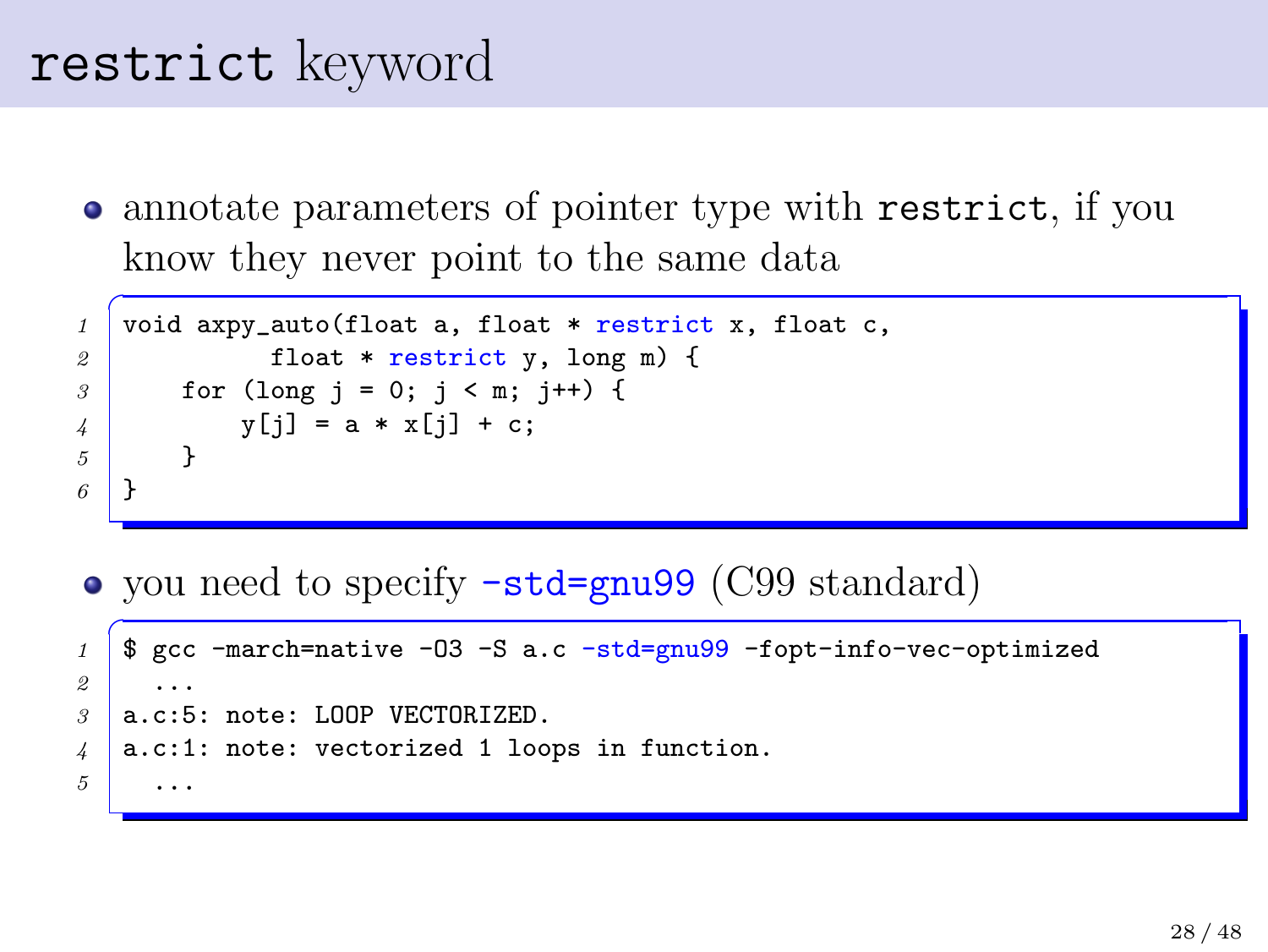# Control flows within an iteration — conditionals

a conditional execution (e.g., if statement) within an iteration requires a statement to be executed only for a part of SIMD lanes

```
✞
1 void loop_if(float a, float * restrict x, float b,
2 float * restrict y, long n) {
3 #pragma omp simd
4 for (long i = 0; i < n; i++) {
5 if (x[i] < 0.0) {
6 \mid y[i] = a * x[i] + b;7 }
8 }
9 }
```
AVX-512 supports *predicated execution (execution mask)* for that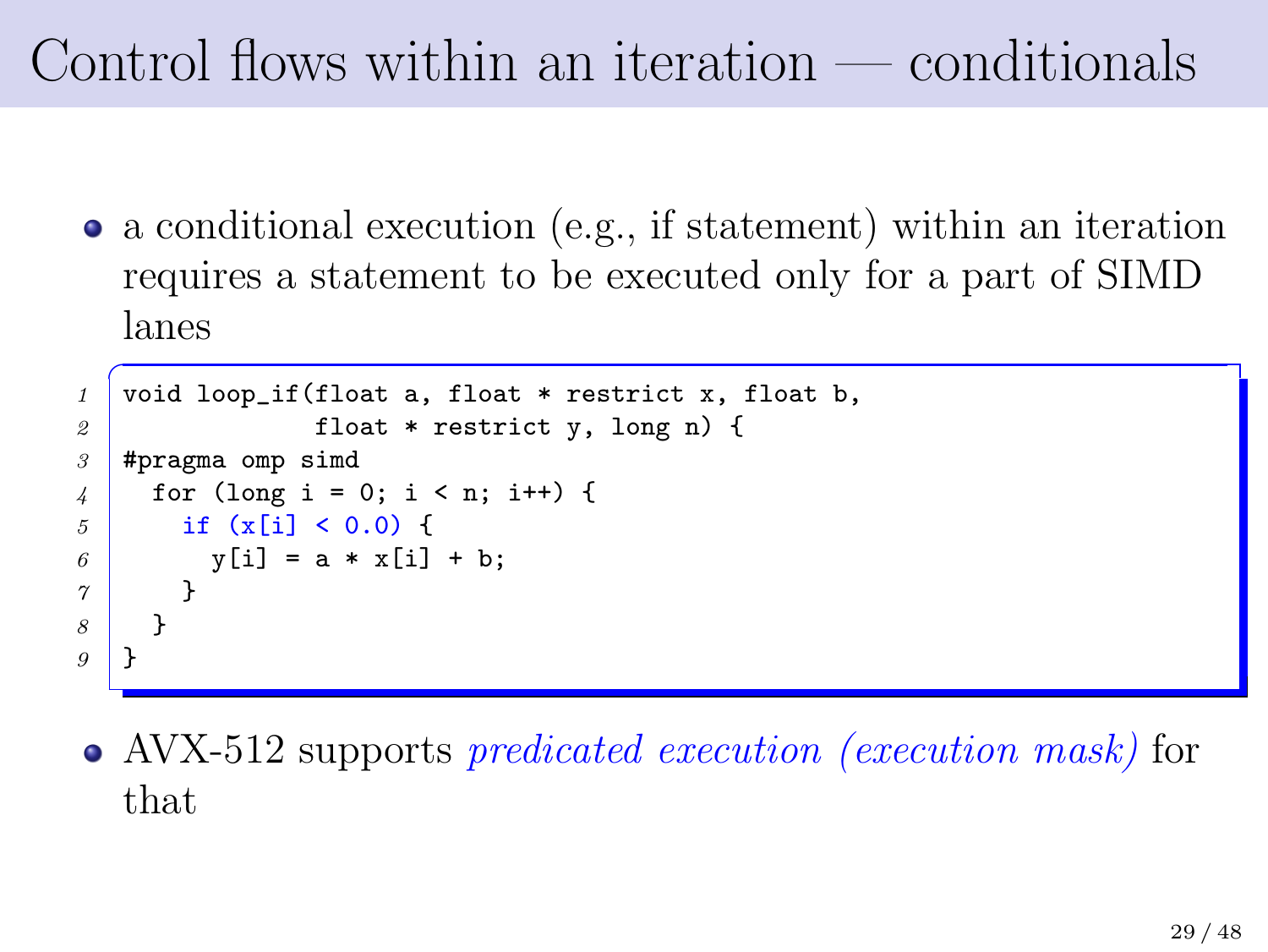# Control flows within an iteration — nested loops

a nested loop within an iteration causes a similar problem with conditional executions

```
<sup>1</sup> void loop_loop(float a, float * restrict x, float b,
2 float * restrict y, long n) {
3 #pragma omp simd
4 for (long i = 0; i < n; i++) {
5 y[i] = x[i];
6 \mid for (long j = 0; j < end; j++) {
7 \mid y[i] = a * y[i] + b;8 }
9 }
10 }
```
• if *end* depends on *i* (SIMD lanes), it requires a predicated execution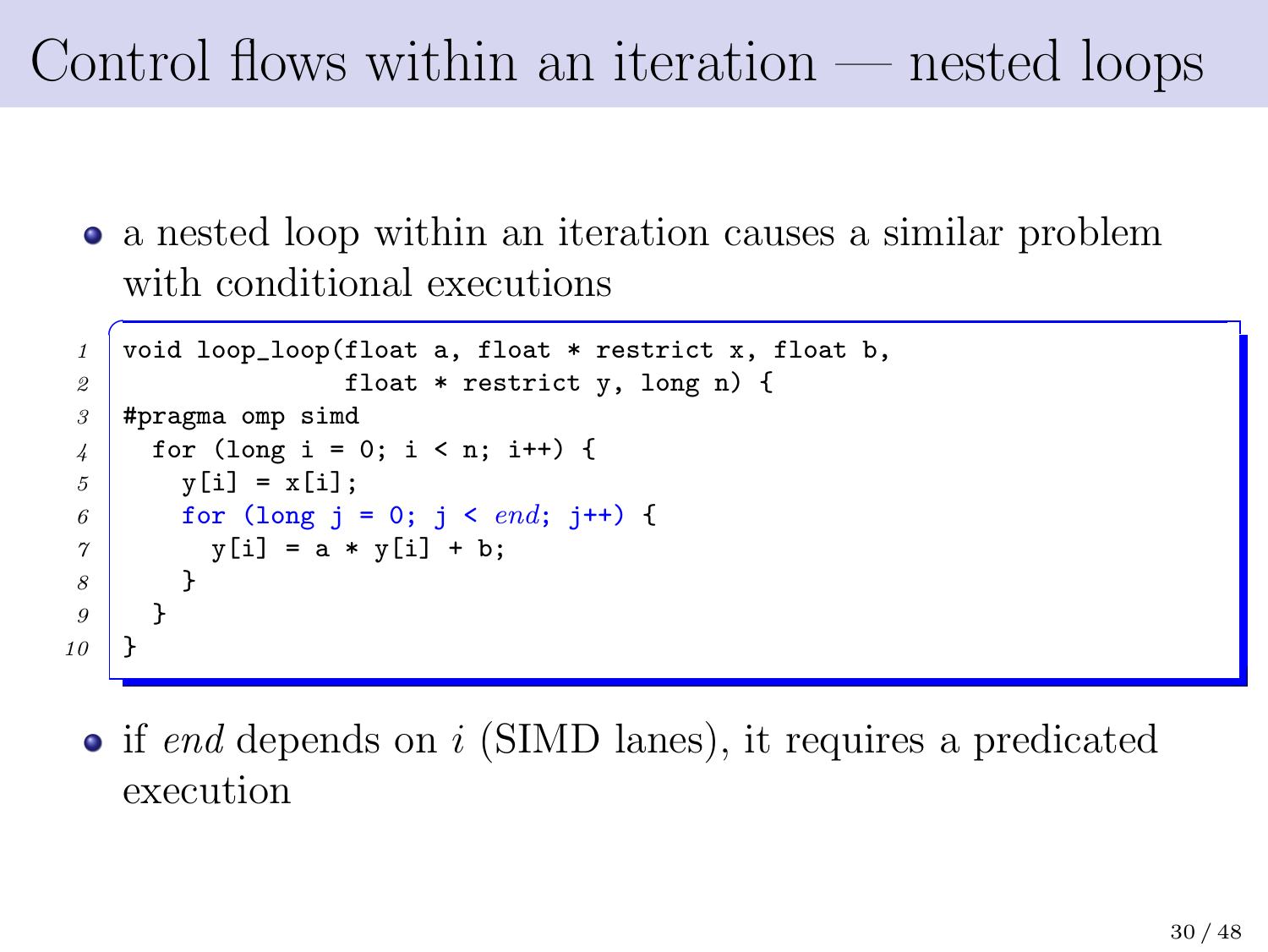# Control flows within an iteration — function calls

- if an iteration has an unknown (not inlined) function call, almost no chance that the loop can be vectorized
	- the function body would have to be executed by scalar instructions anyways

```
✞
1 void loop_fun(float a, float * restrict x, float b,
2 float * restrict y, long n) {
3 #pragma omp simd
4 \mid for (long i = 0; i < n; i++) {
5 f(a, x, b, y, i);
6 }
7 }
```
you can declare that f has a vectorized version with #pragma omp declare simd (with such a definition, of course)

```
\overline{C}1 #pragma omp declare simd uniform(a, x, b, y) linear(i:1) notinbranch
2 void f(float a, float * restrict x, float b, float * restrict y, long i);
```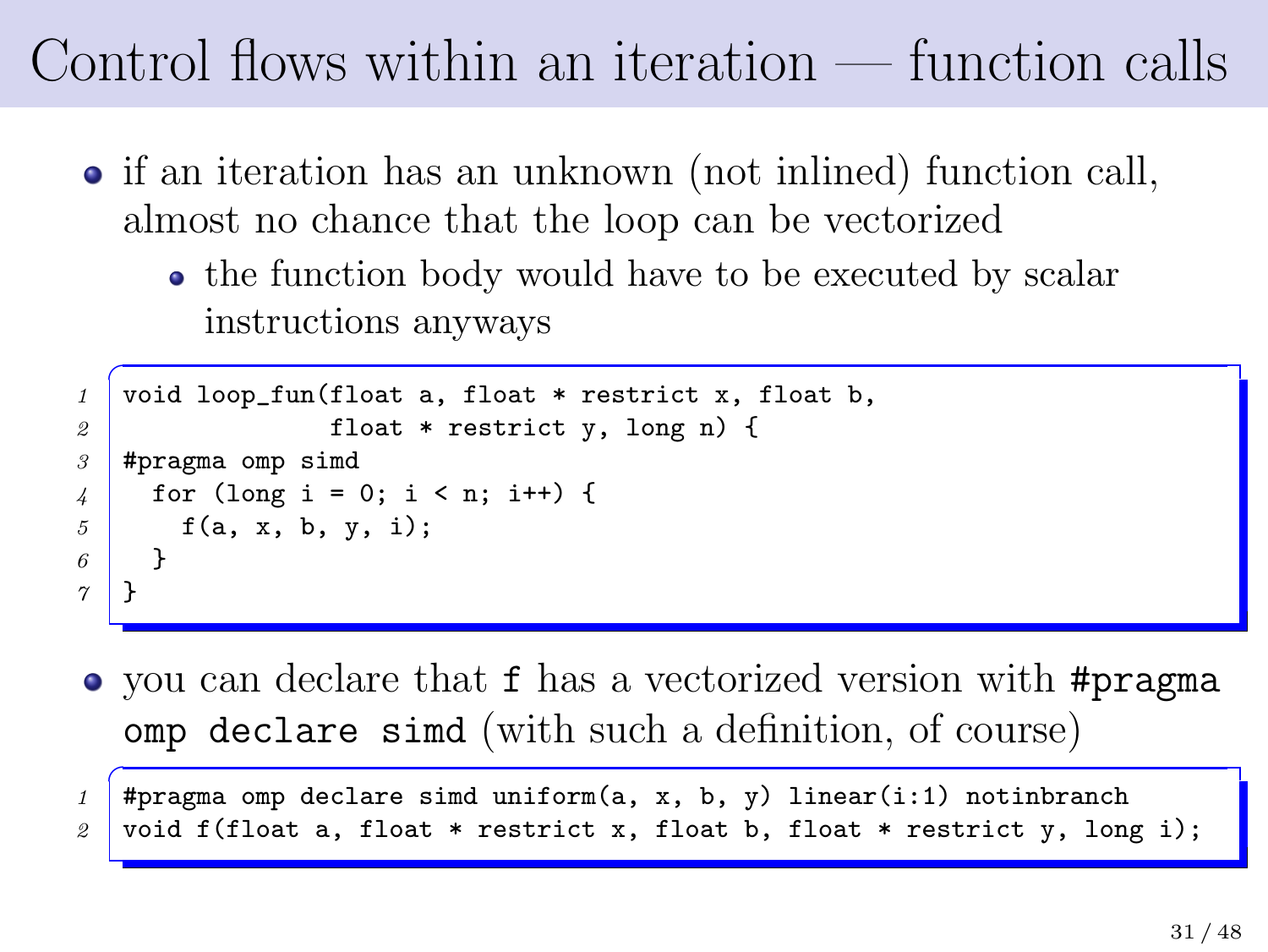## Non-contiguous data accesses

• ordinary vector load/store instructions access a contiguous addresses

✞ *1* vmovups (*a*),%zmm0

loads zmm0 with the contiguous 64 bytes from address *a*

*→* they can be used only when iterations next to each other access addresses next to each other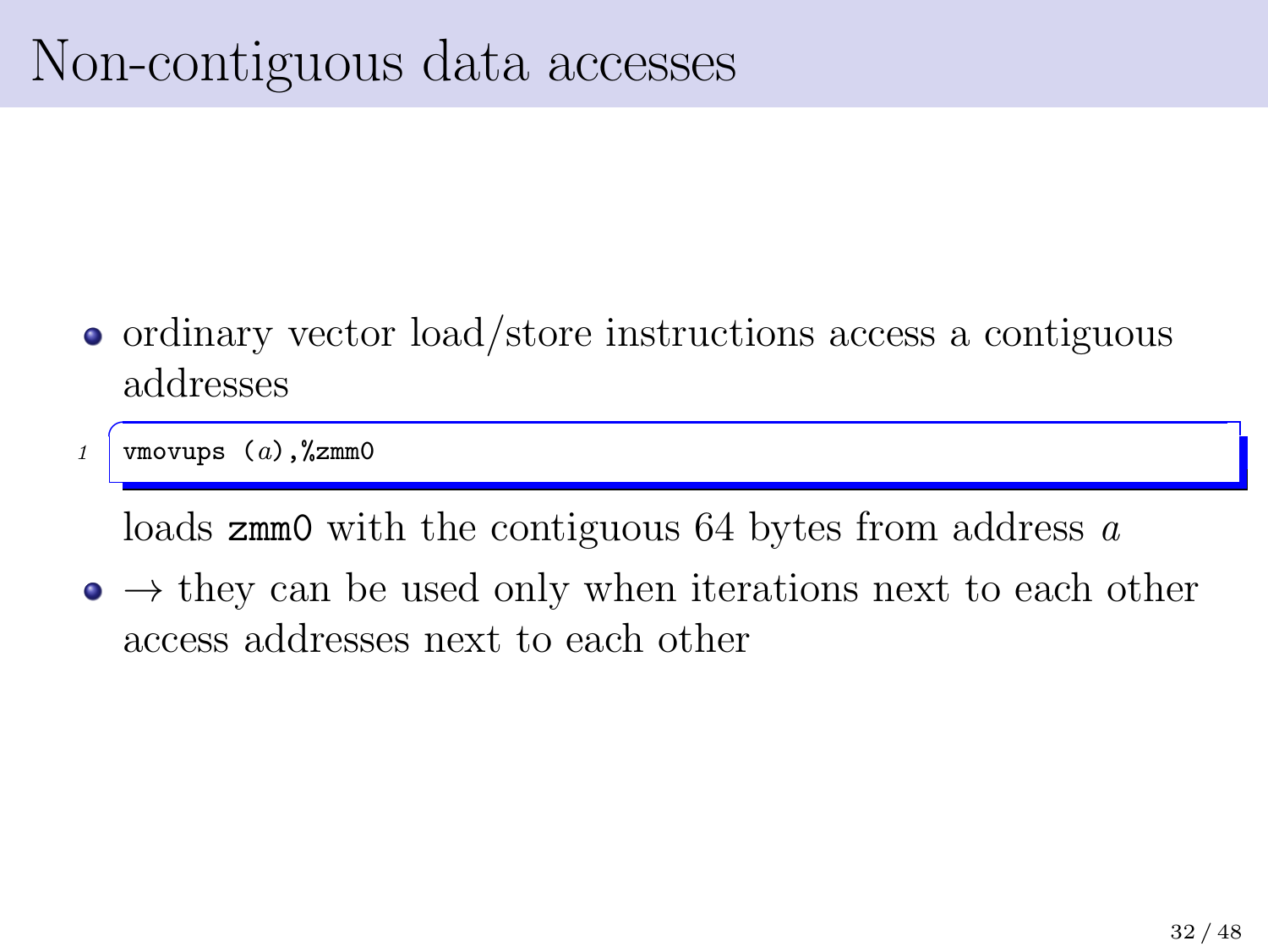### Non-contiguous data accesses

• that is, they cannot be used for

```
✞
1 void loop_stride(float a, float * restrict x, float b,
2 float * restrict y, long n) {
3 #pragma omp simd
4 \mid for (long i = 0; i < n; i++) {
5 y[i] = a * x[2 * i] + b;
6 }
7 }
```
let alone

```
\overline{a}1 void loop_random(float a, float * restrict x, float b,
2 float * restrict y, long n) {
3 #pragma omp simd
4 for (long i = 0; i < n; i++) {
5 | y[i] = a * x[i * i] + b; // or x[idx[i]]
6 }
7 }
```
AVX-512 supports *gather* instructions for such data accesses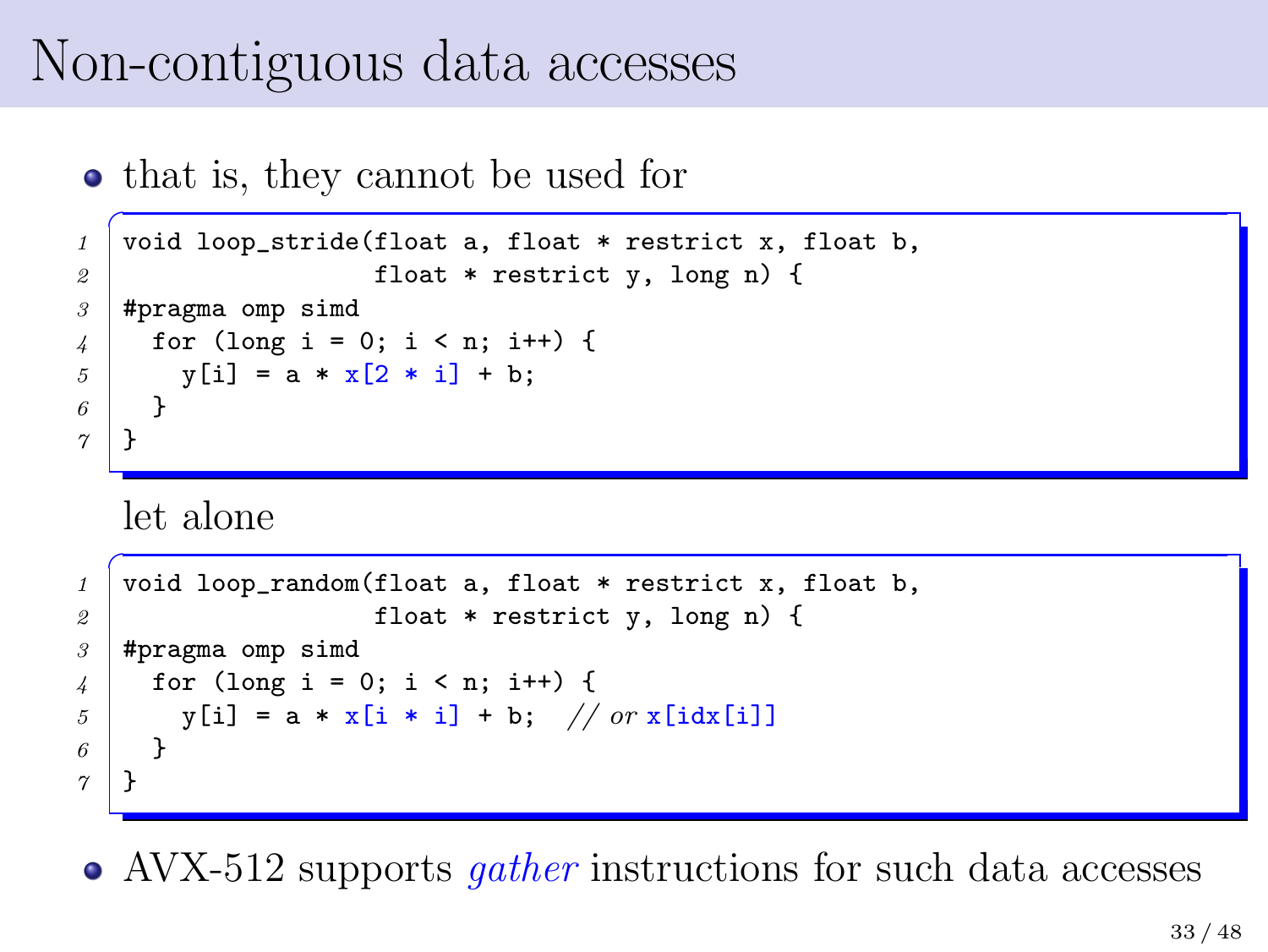## Non-contiguous stores

what about store

```
<sup>1</sup> void loop_random_store(float a, float * restrict x, long * idx, float b,
2 float * restrict y, long n) {
3 #pragma omp simd
4 \mid for (long i = 0; i < n; i++) {
5 y[idx[i]] += a * x[i] + b;
6 }
7 }
```
- AVX-512 supports *scatter* instructions for such data accesses
- it is your responsibility to guarantee idx[i:i+*L*] do not point to the same element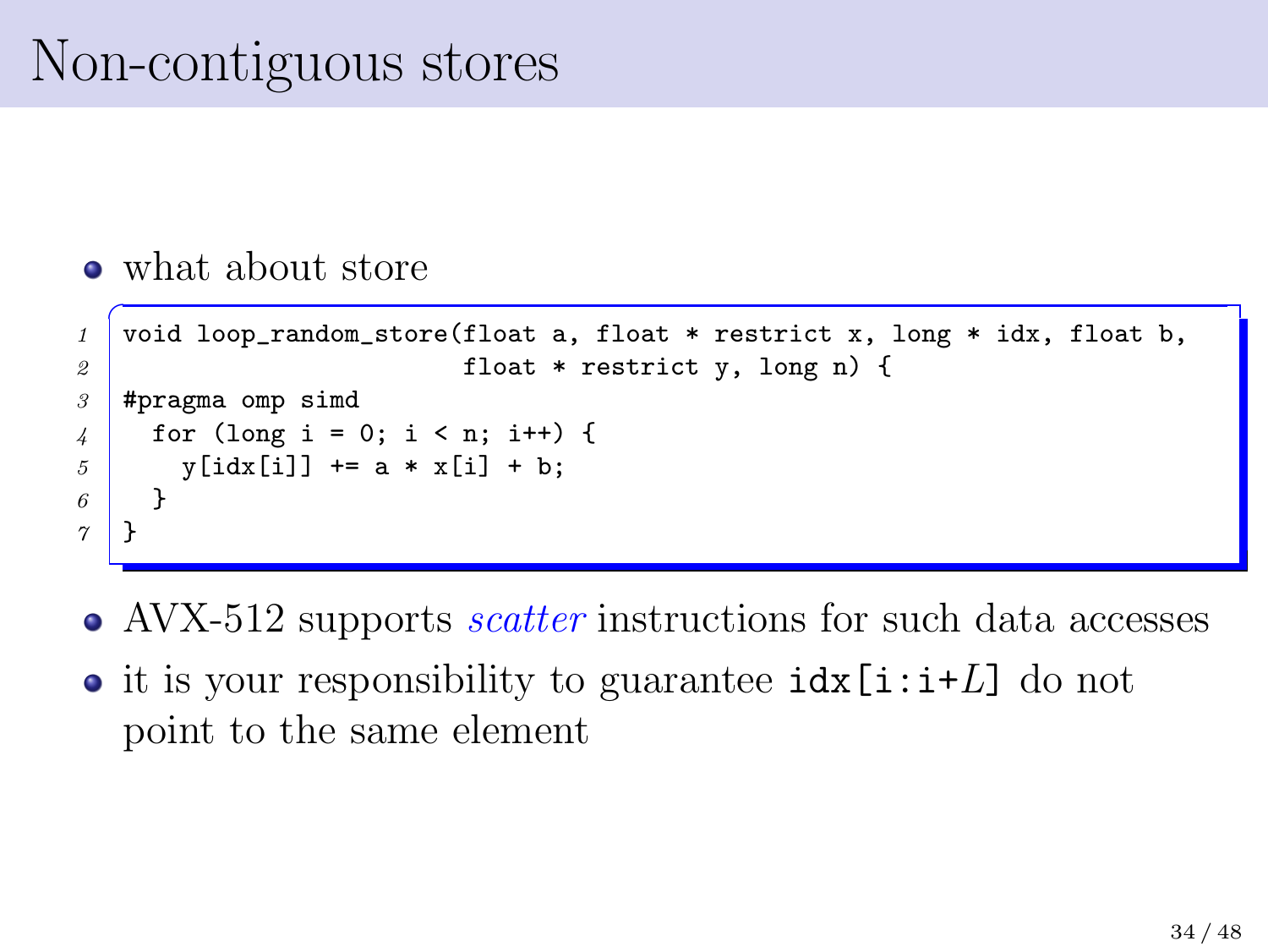# High level vectorization: summary and takeaway

- CPUs (especially recent ones) have necessary tools
	- arithmetic *→* vector arithmetic instructions
	- load *→* vector load and gather instructions
	- store *→* vector store and scatter instructions
	- if and loops  $→$  predicated executions
- generally, the compiler is behind CPUs; whether the compiler is able to use them is another story
- $\bullet$  become a friend of compiler reports and assembly  $(-s)$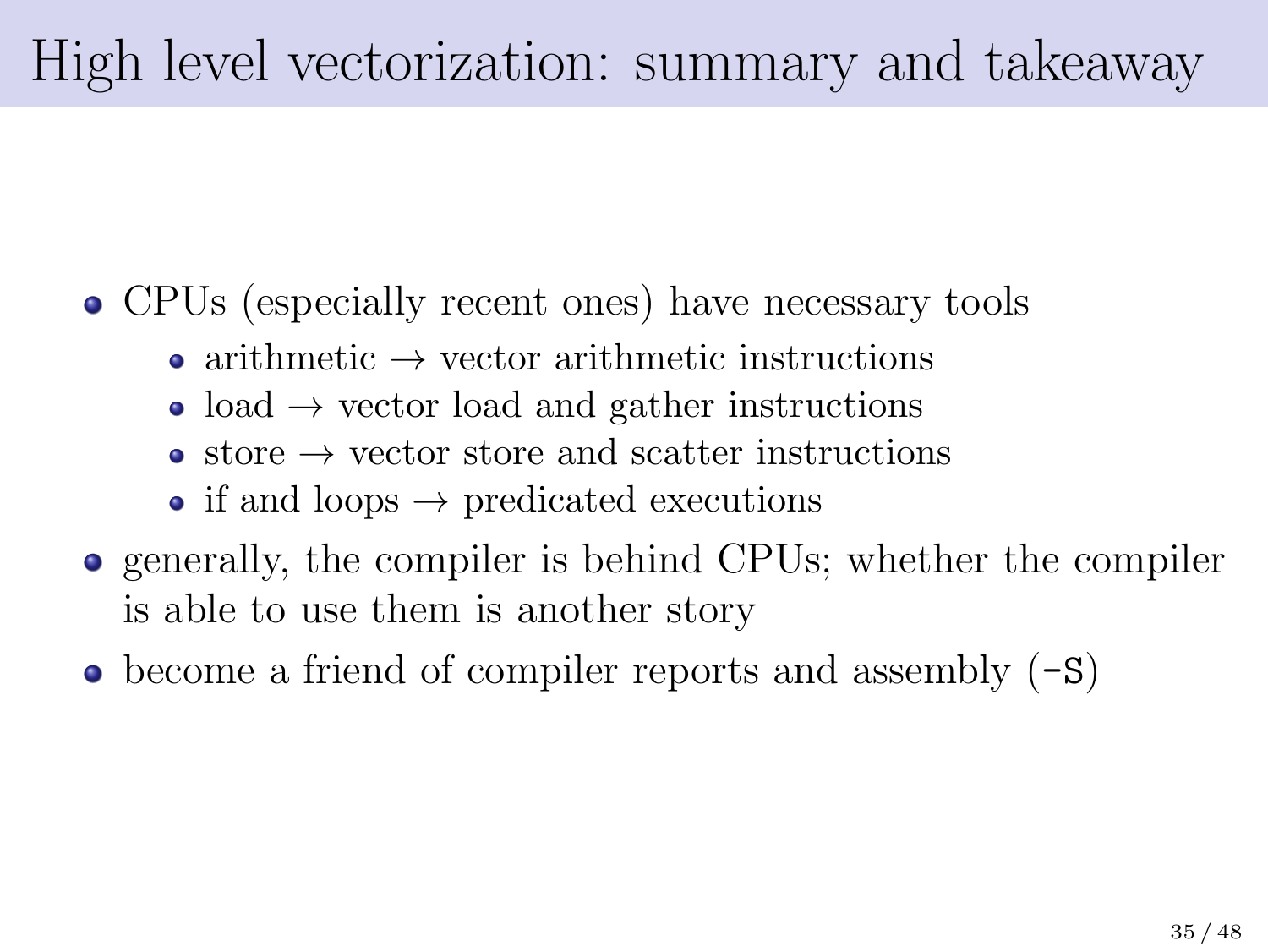## Quick experiments about the vectorization ability

- sources in 05simd of the repository
- do not over-generalize. watch the compiler report and the output

|                       | GCC         | Clang | Clang | ICC    |
|-----------------------|-------------|-------|-------|--------|
|                       | 5.4.0,7.3.0 | 3.8.0 | 6.0.0 | 18.0.1 |
| $y[i] = a * x[i] + b$ | V           | у     | у     | у      |
| $loop_i$              |             | у     | у     | у      |
| $loop\_loop\_c$       | у           | V     | у     | у      |
| $loop\_loop\_m$       |             |       |       | у      |
| $loop\_loop\_i$       |             |       |       | у      |
| fun                   |             |       |       | у      |
| stride                | у           | у     |       | у      |
| random                | у           | у     |       | у      |
| indirect              | у           | V     |       | у      |
| indirect_store        |             |       |       | у      |

• loop loop  ${c,m,i}$  refers to a version whose *end* expression of the loop is a compile-time constant (15), a loop-invariant variable  $(m)$ , and a loop-dependent variable  $(i)$ , respectively<sub>*is*</sub>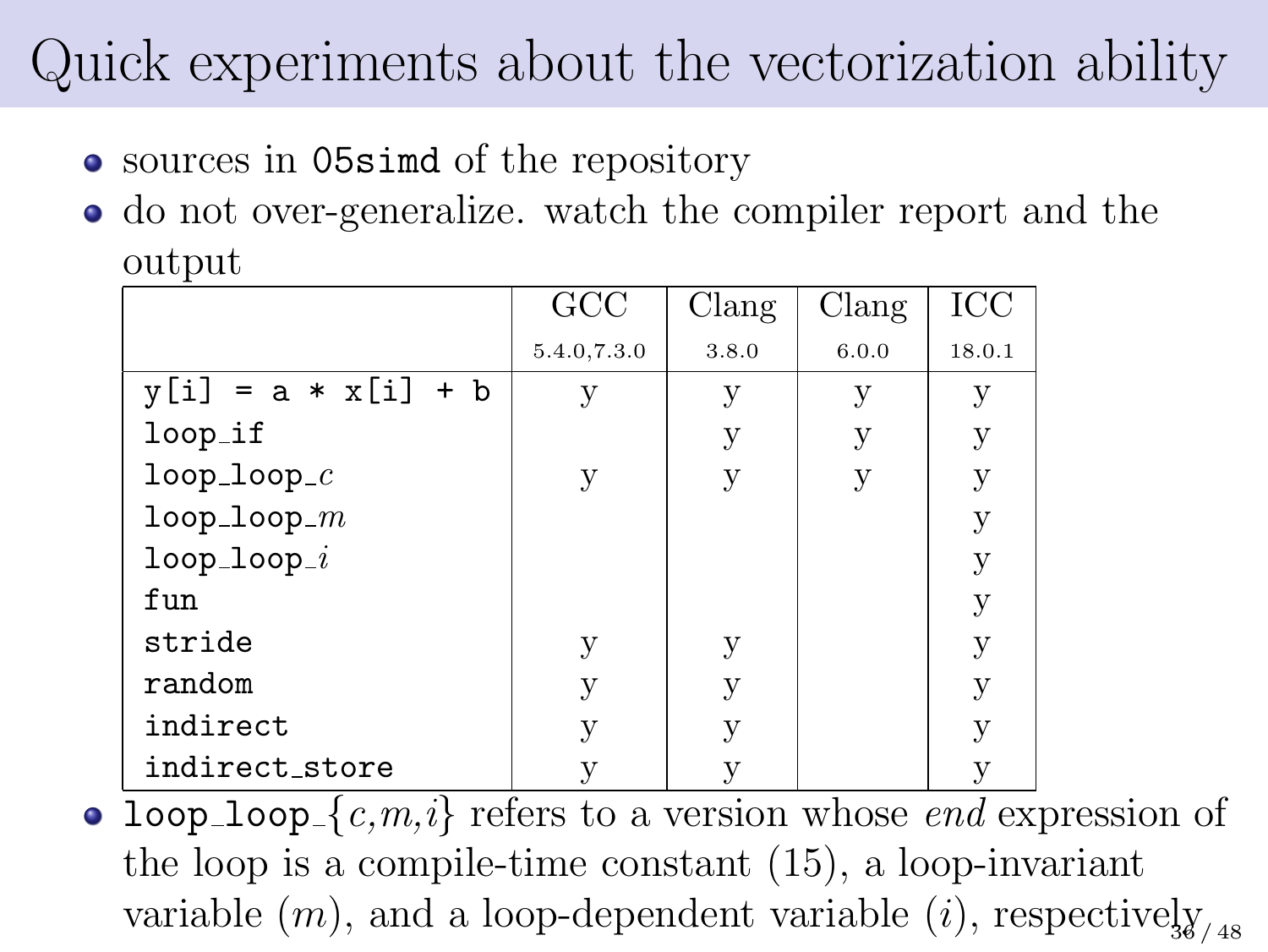# Contents

<sup>1</sup> Introduction

<sup>2</sup> SIMD Instructions

### <sup>3</sup> SIMD programming alternatives

- Auto loop vectorization
- OpenMP SIMD Directives
- $\bullet$  GCC's Vector Types
- Vector intrinsics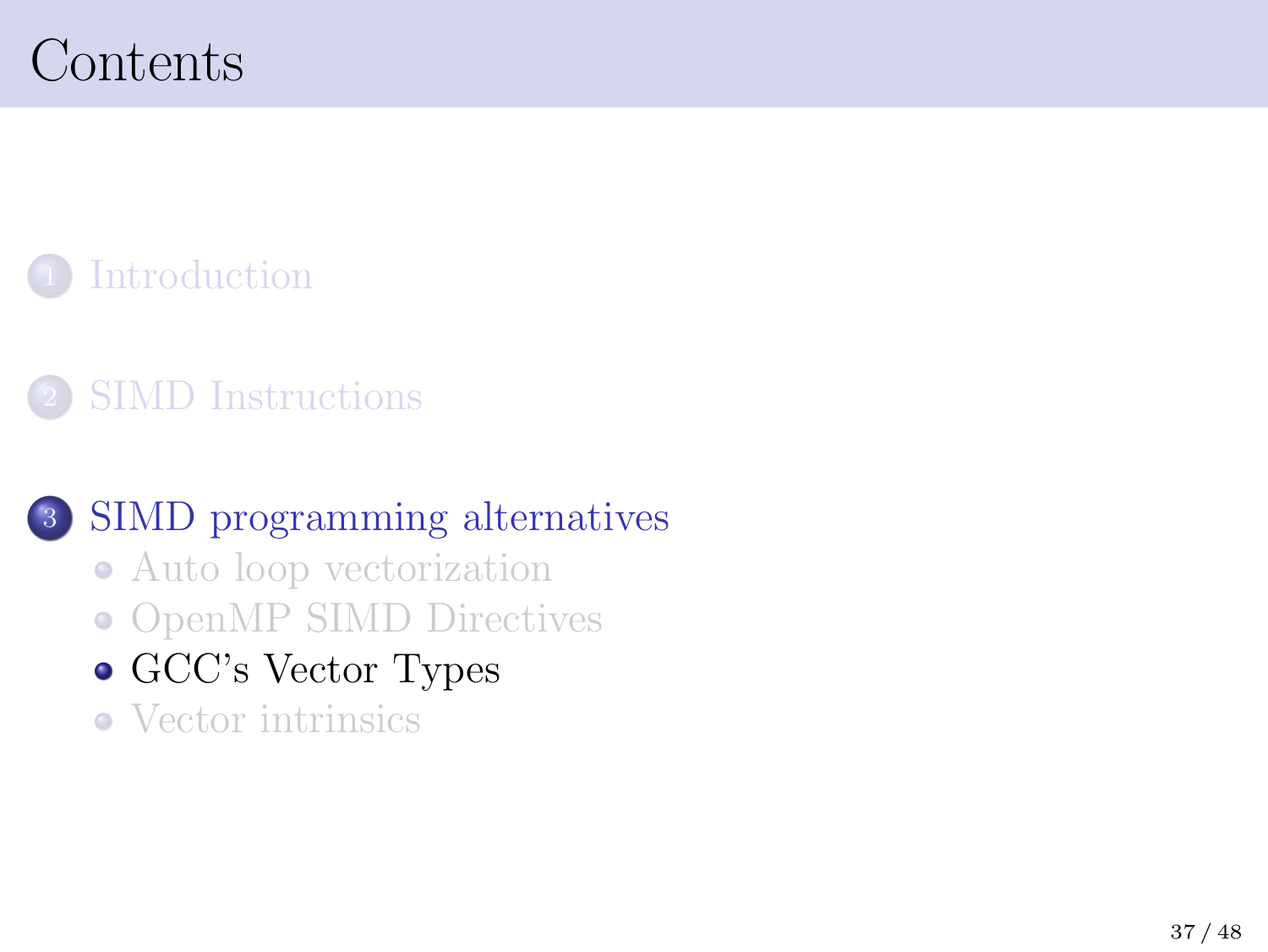# GCC vector types

• GCC allows you to define a vector type

```
<sup>1</sup> typedef float floatv
              __attribute_((vector_size(64),aligned(sizeof(float))));
```
• You can use arithmetic on vector types

```
✞
1 floatv x, y, z;
2 \, | \, z \, + = x \, * \, y
```
recent GCCs allow you to mix scalars and vectors (Intel CC does not)

```
1 float a, b;
2 floatv x, y;
3 \mid y = a * x + b;
```
• You can combine them with intrinsics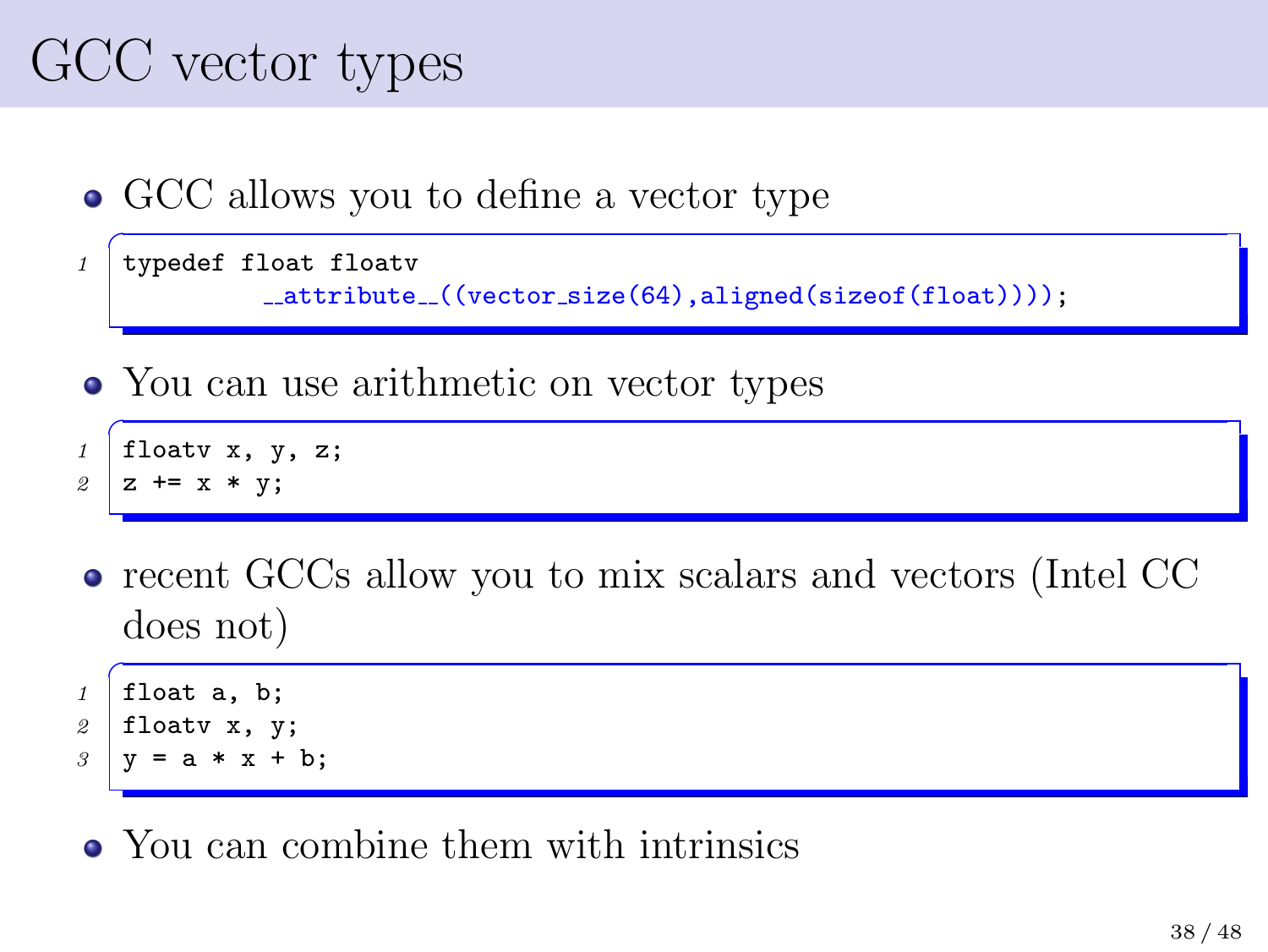## axpy in GCC vector extension

 $\bullet$  scalar code

```
1 for (long i = 0; i < n; i++) {
2 \times \text{v[i]} = a \times \text{x[i]} + b;
3 }
```
 $\bullet$  pseudo code (assume n is a multiple of L)

```
1 for (long i = 0; i < n; i += L) {
2 \mid y[i:i+L] = a * x[i:i+L] + b;
3 }
```
• with GCC vector extension

```
1 typedef float floatv
              {\mathcal L}attribute{\mathcal L}((vector\_size(64),aligned(sizeof(fload))));
2 \mid #define V(1v) * ((floatv*)&(1v))\overline{C}1 for (long i = 0; i < n; i += \ao{\tt L}) {
2 V(y[i]) = a * V(x[i]) + b;3 }
```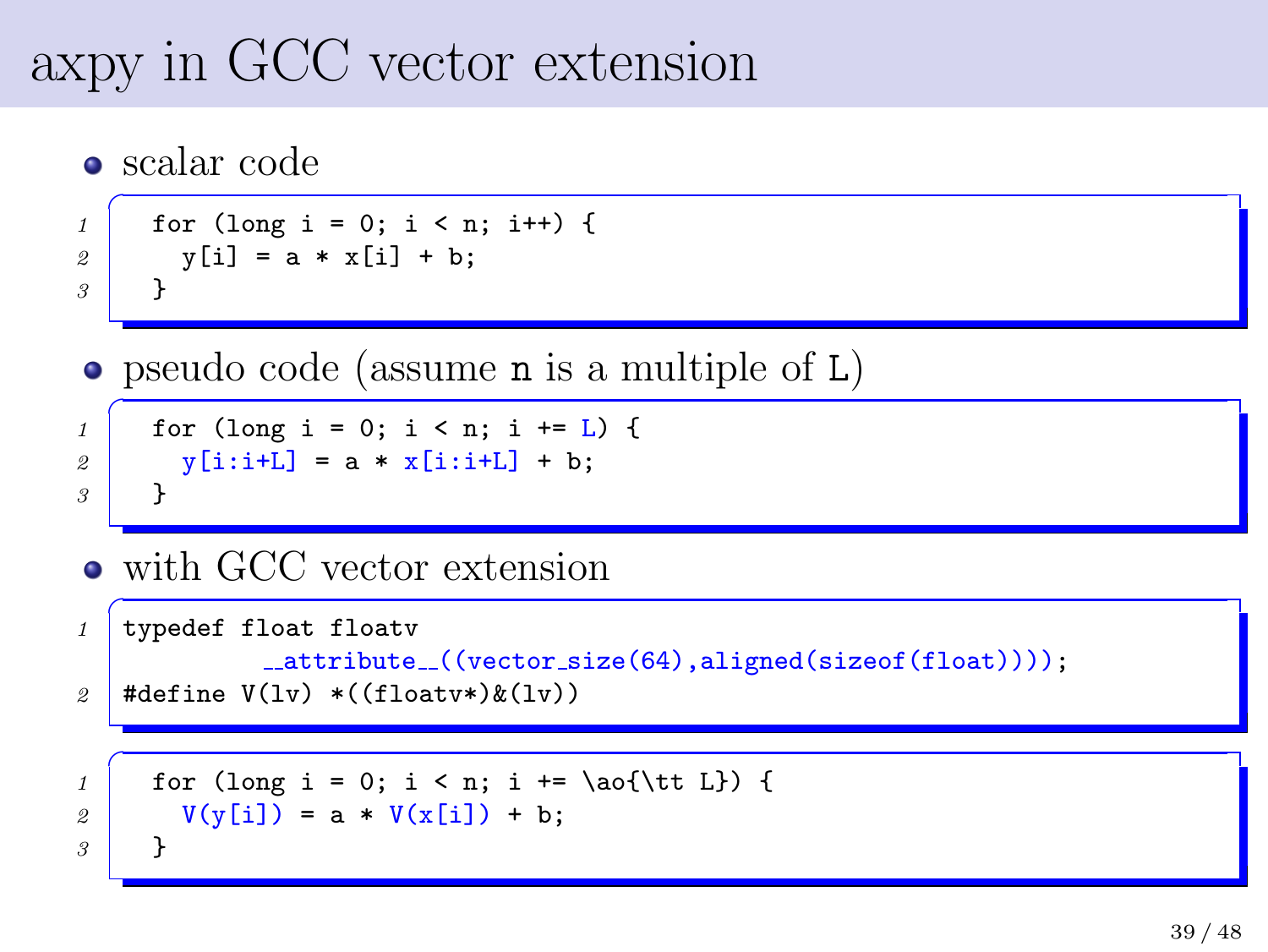# Contents

<sup>1</sup> Introduction

<sup>2</sup> SIMD Instructions

### <sup>3</sup> SIMD programming alternatives

- Auto loop vectorization
- OpenMP SIMD Directives
- GCC's Vector Types
- $\bullet$  Vector intrinsics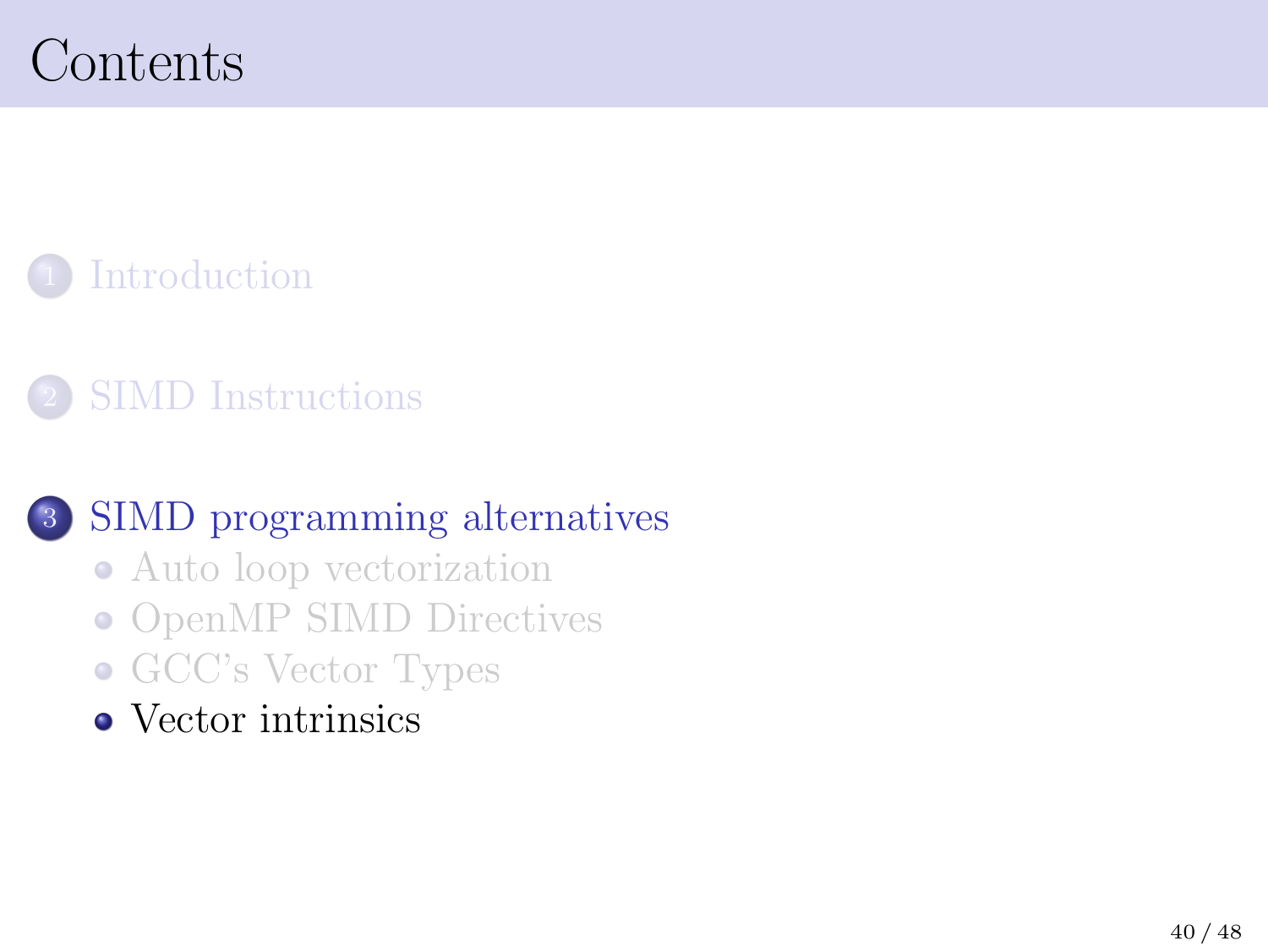# Vector intrinsics

- $\bullet$  processor/platform-specific functions and types
- on x86 processors, put this in your code

✞ *1* #include <x86intrin.h>

and you get

- $\bullet\,$  a set of available vector types
- a lot of functions operating on vector types
- bookmark "Intel Intrinsics Guide" (https://software. intel.com/sites/landingpage/IntrinsicsGuide/) when using intrinsics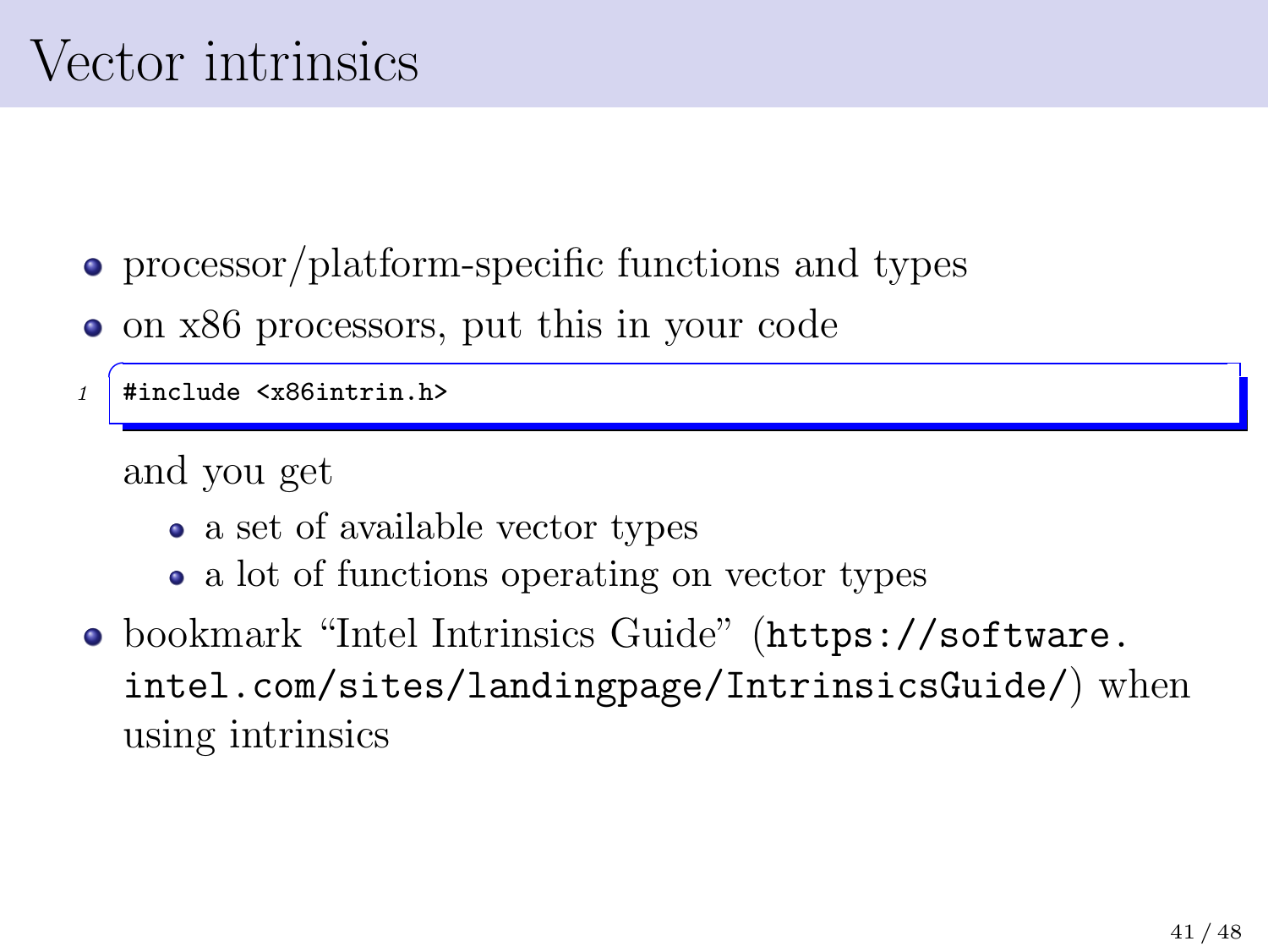### Vector intrinsics

- vector types:
	- m512 (512 bit vector) *≈* float *×* 16
	- m128d (512 bit vector) *≈* double *×* 8
	- m512i (512 bit vector) *≈* long *×* 8
	- there are no int *×* 16
	- $\bullet$  similar types for 256/128 bit values ( $\text{\textendash}$  m256,  $\text{\textendash}$  m256d,  $-m256i$ ,  $-m128$ ,  $-m128d$  and  $-m128i$
- functions operating on vector types:
	- $mm512$  xxx (512 bit),
	- $mm256$  xxx  $(256 \text{ bit})$ ,
	- $\bullet$  mm  $\overline{\text{xxx}}$  (128 bit),

 $\bullet$  ...

- each function almost directly maps to a single assembly instruction
- most frequently used
	- mm512 fmadd ps, mm512 add ps, mm512 mul ps,
	- mm512\_load\_ps, mm512\_store\_ps,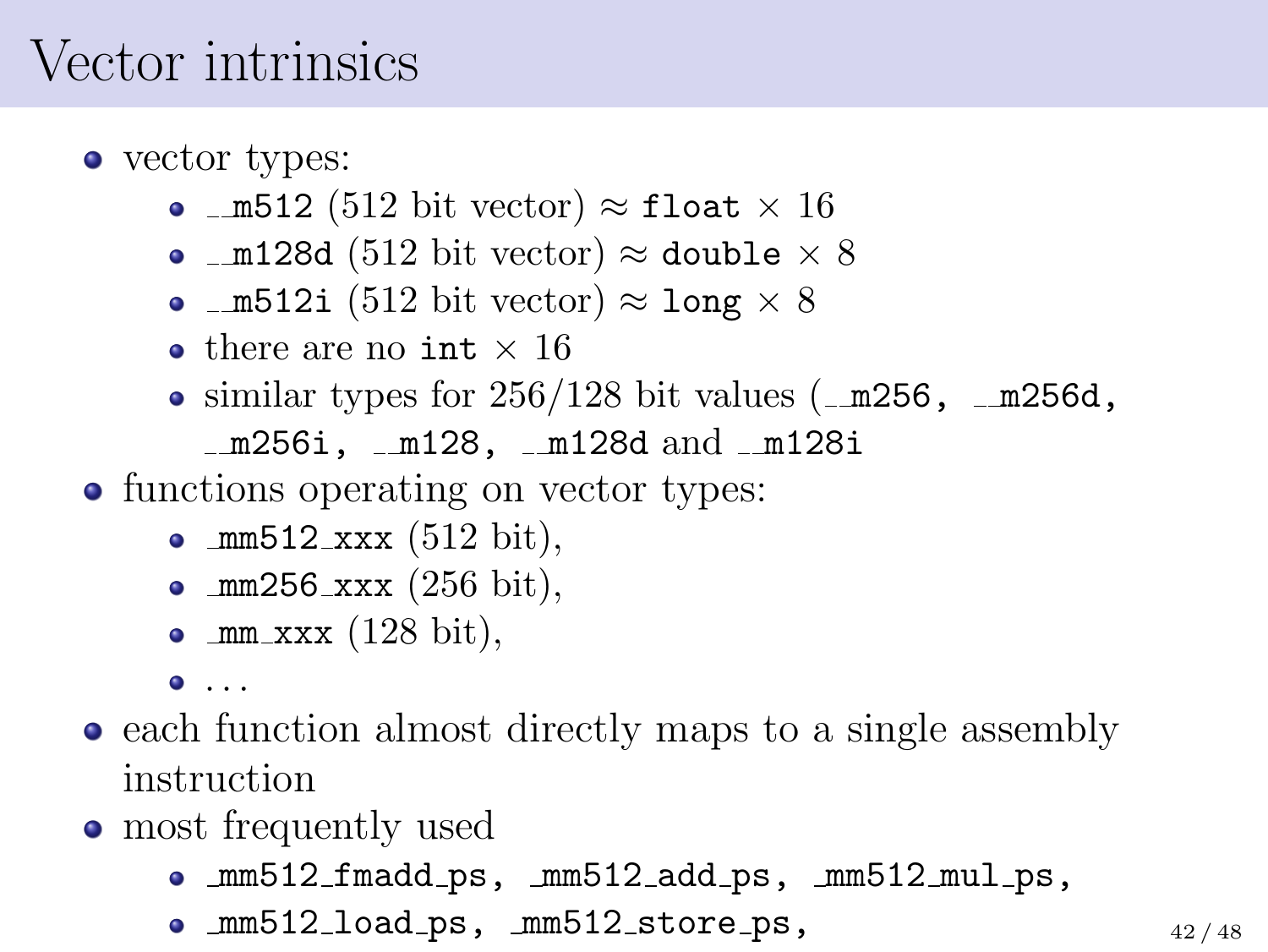### Make a vector value from scalar value(s)

make a uniform vector

*1*  $\boxed{\text{floatv v = _mm512_set1_ps(f); // { f, f, ..., f } } }$ 

make an arbitrary vector  $\bullet$ 

 $\int$  floatv v = \_mm512\_set\_ps(f0, f1, f2, ..., f15);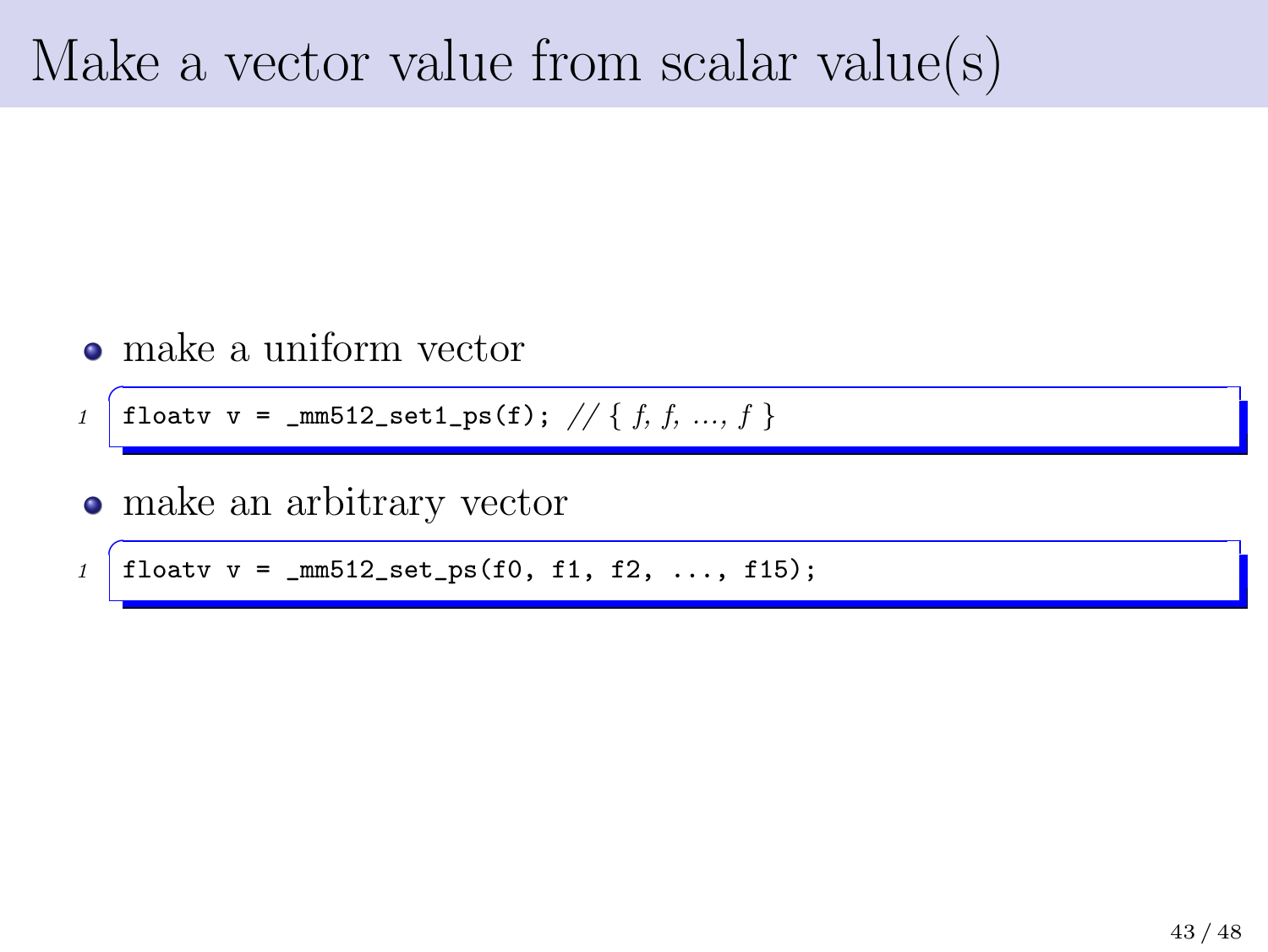compare all values of two vectors (with *<*)



you get a 16 bits *mask* that can be used for predicated execution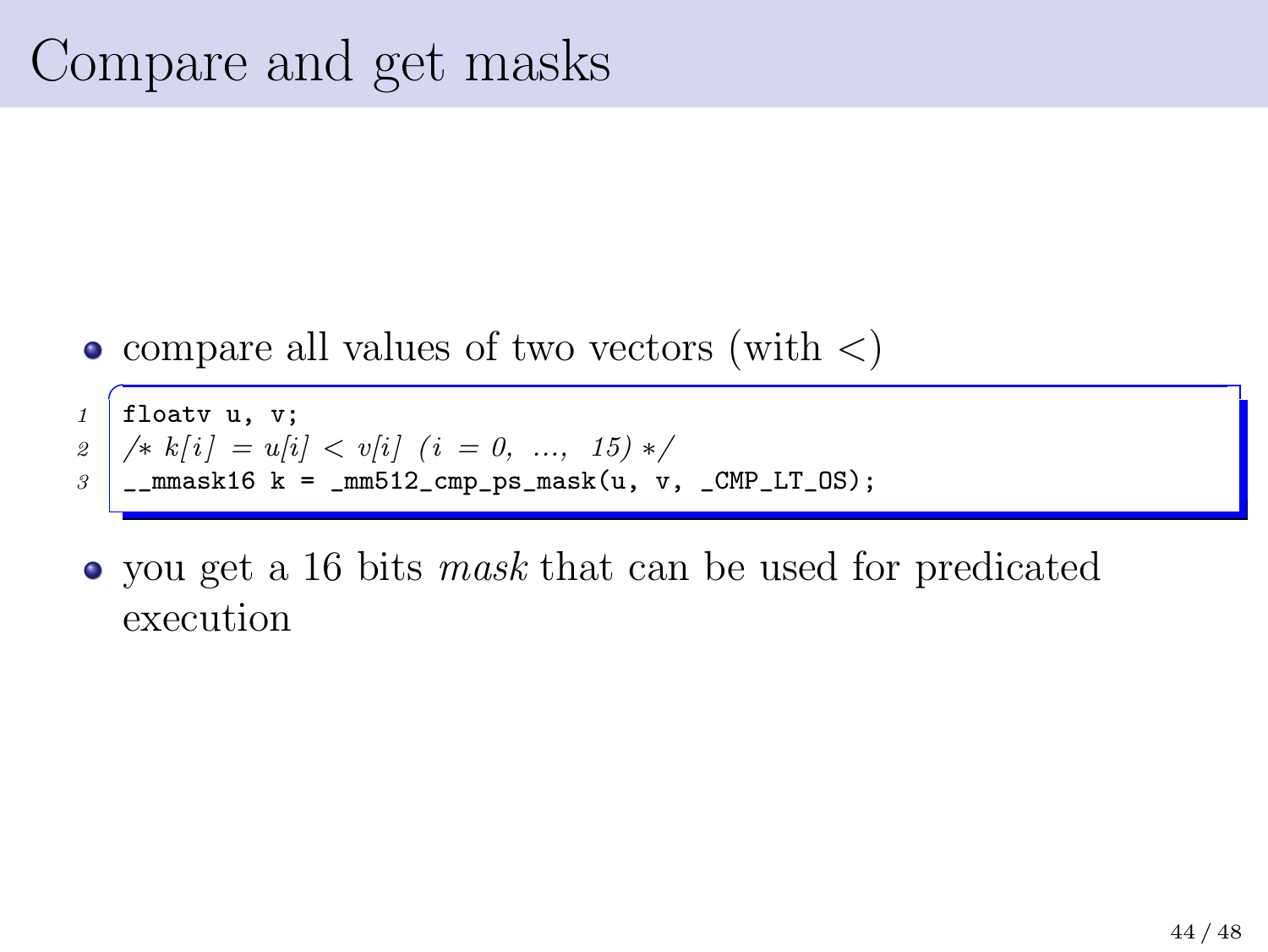- there are "predicated" versions for many operations. e.g.,
- ✞ *1* float a, b, c, d; *2*  $\big|$  /\* *d*[*i*] = *k*[*i*] ? (*a*[*i*] \* *b*[*i*] + *c*[*i*]) : 0 ; \*/  $\beta$   $d = \text{mm}512 \text{ maskz} \text{ -} \text{fmadd} \text{ -} \text{ps}(k, a, b, c);$
- there are many variants and similar versions for other operations ( mm*xxx* mask*x op* ps/pd)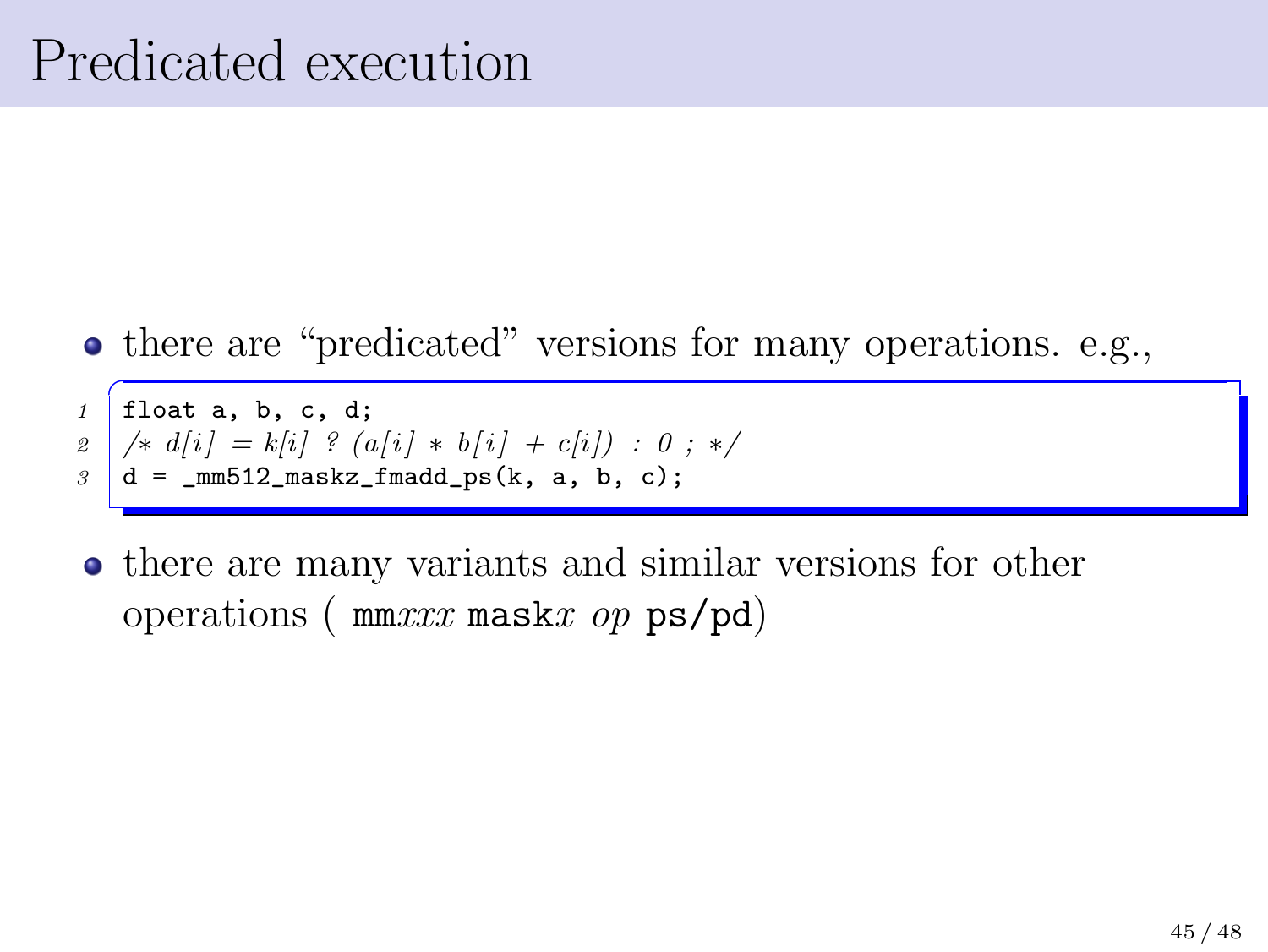### Gather

- $\bullet$  they take a base register  $+$  a vector of integers
- use 32 bit indices to gather 16 single precision (32 bits) values



- similar versions for other combinations
	- 64 bit indices to gather 8 double precision (64 bit) values m512d mm512 i64gather pd
	- 64 bit indices to gather 8 single precision (32 bit) values m256 mm512 i64gather ps
	- 32 bit indices to gather 8 double precision (64 bit) values m512d mm512 i32gather pd
- there are masked versions as well  $(\texttt{mm512\_mask\_ixxgather}\text{-ps}/pd)$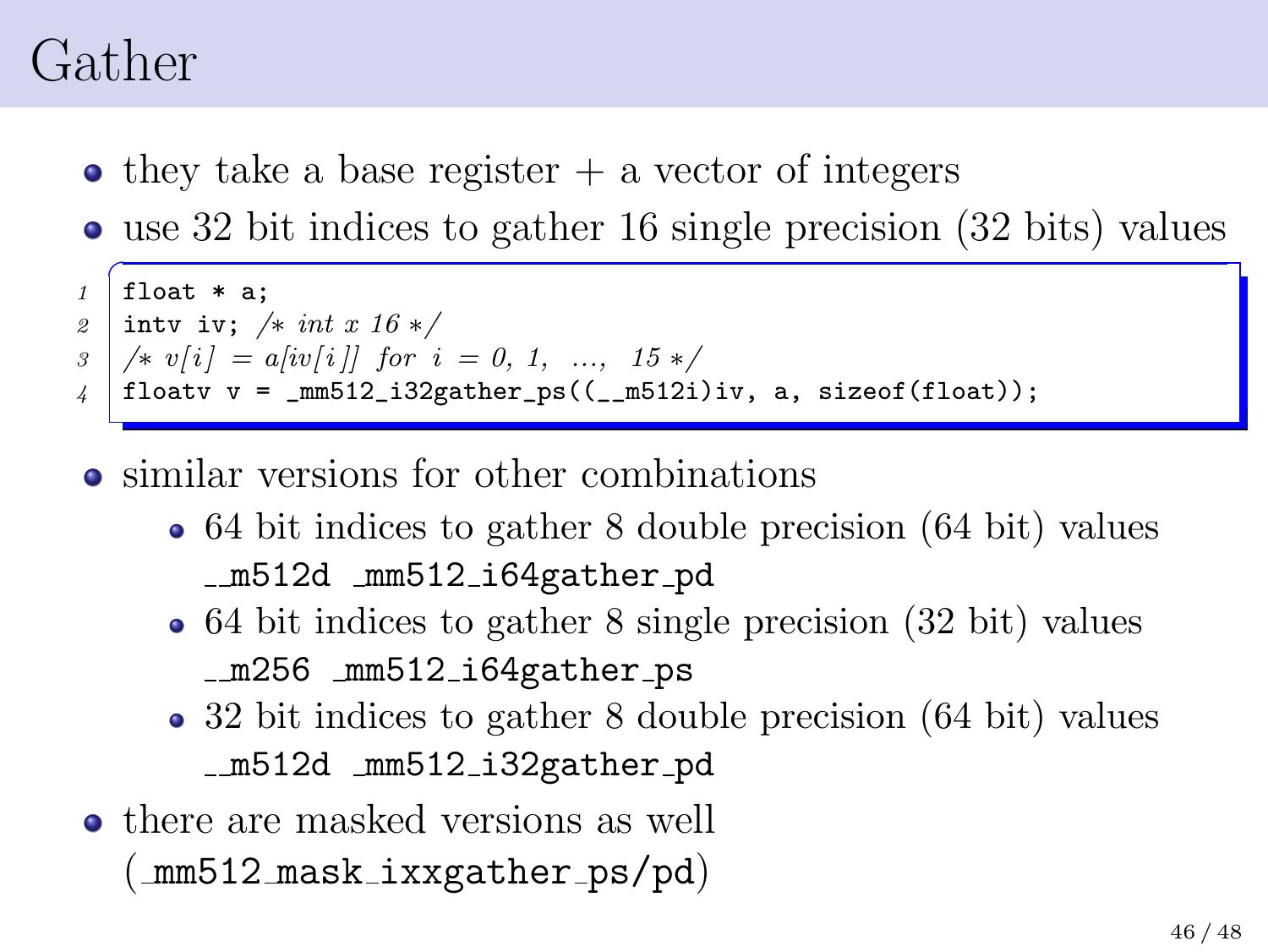- similar name conventions to gather
	- 32 bit indices, to get 32 bit values  $mm512$  i32scatter ps
	- 64 bit indices, to get 64 bit values  $mm512$  i64scatter pd
	- 64 bit indices, to get 32 bit values: mm512 i64scatter ps
	- 32 bit indices, to get 64 bit values: mm512 i32scatter pd
- you guessed it. there are masked versions (\_mm512\_mask\_ixxscatter\_ps/pd)